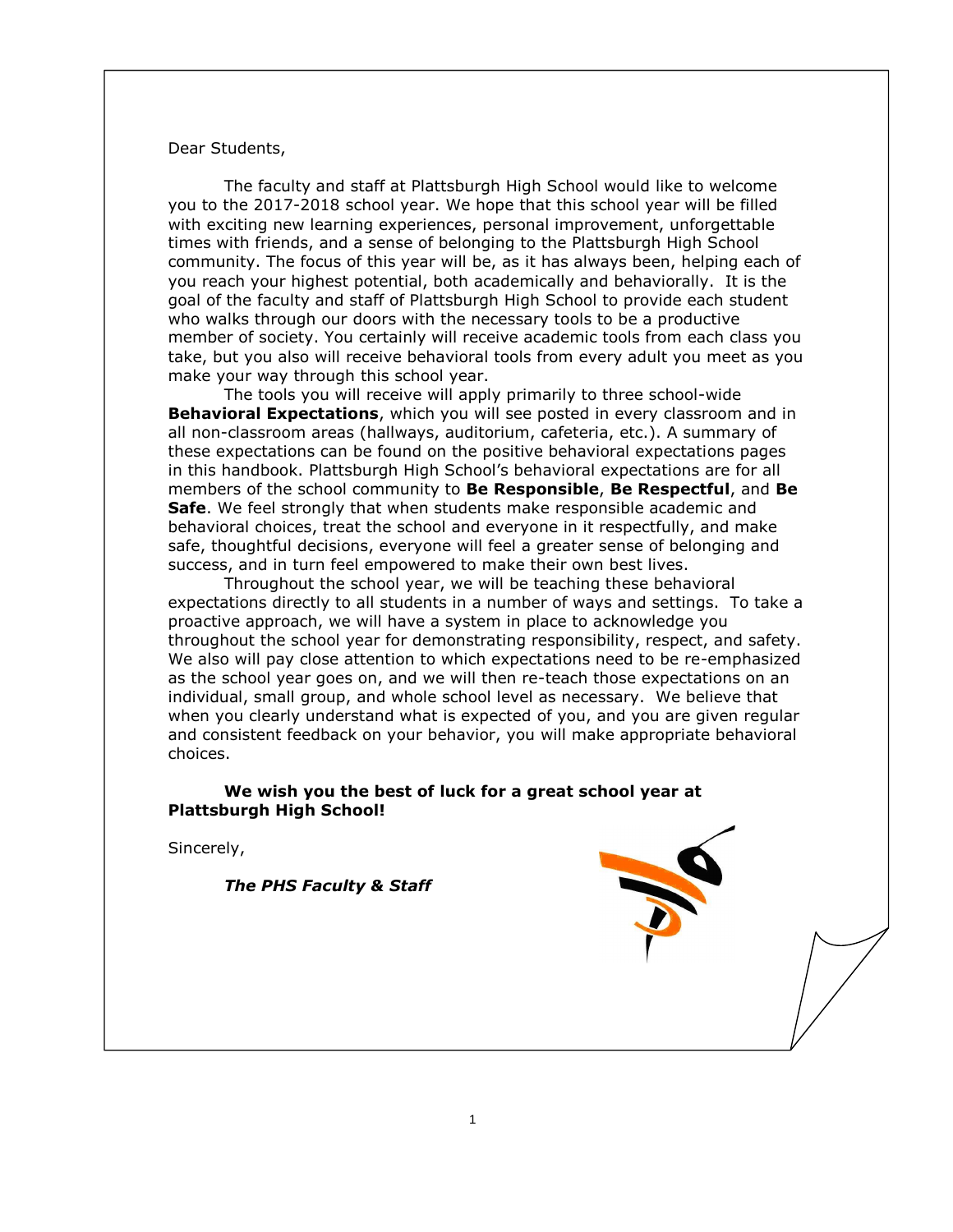# **Table of Contents**

| Health Services …………………………………………………………………………… 24 |  |
|--------------------------------------------------|--|
|                                                  |  |
|                                                  |  |
|                                                  |  |
|                                                  |  |
|                                                  |  |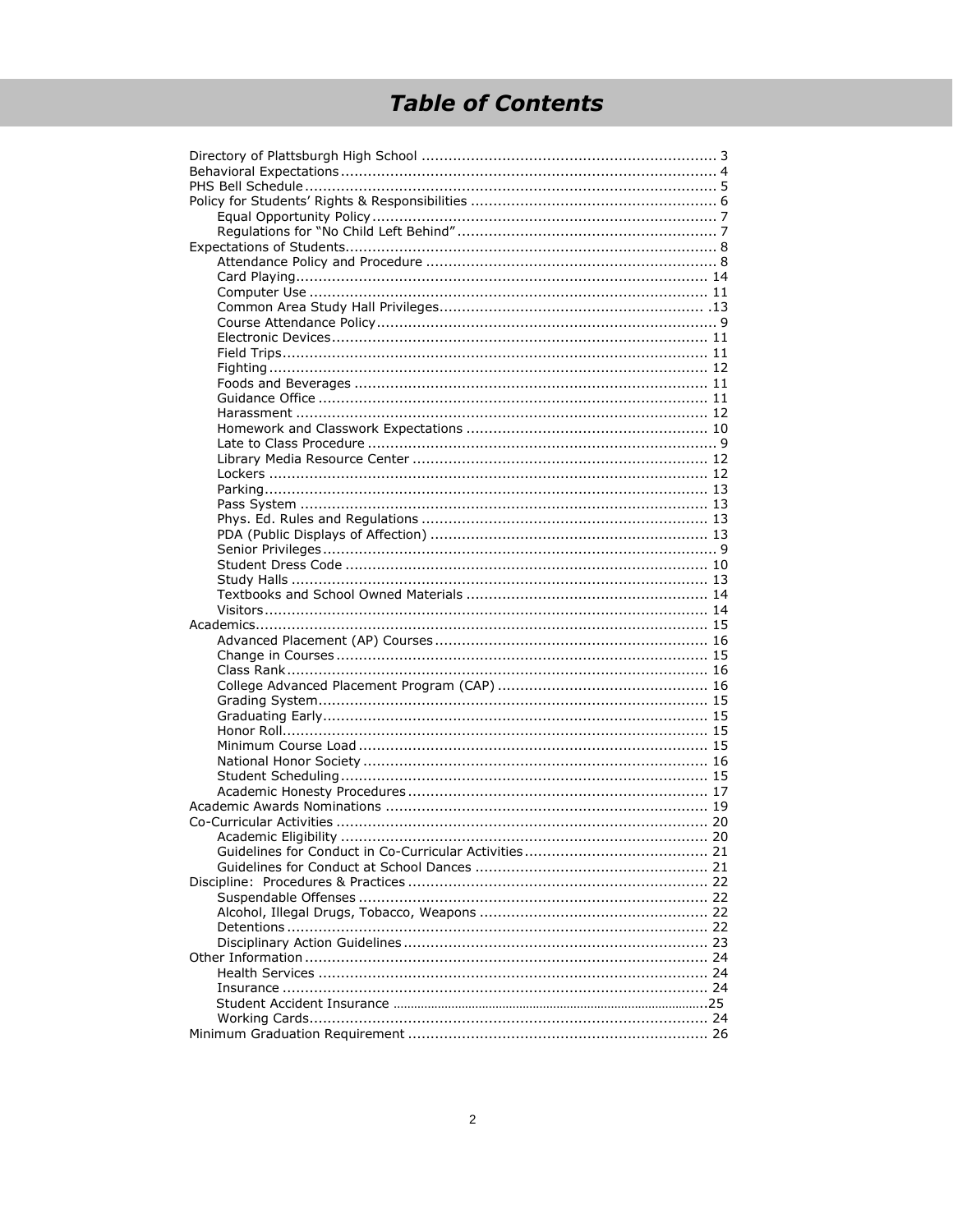# *Directory of Plattsburgh High School*

To reach any of the following individuals during school business hours, (7:30 AM – 4:00 PM) please dial (518) 561-7500 and then, when prompted, the extension desired.

- Person **Extension** Main Office 5000 **5000** Principal 5001 Assistant Principal 5004 Attendance Secretary 6002 School Nurse 5031 School Psychologists 5076/5078/3278 Student Advocate 5075 Guidance Office 5071 Athletic Coordinator 5091/5092 Food Service Director 5093
	-

#### *If you have questions about… We have the answers!*

| Academic Programs<br>Accidents, Illness<br>Advanced Placement<br>Attendance<br>Collage Advanced Placement<br>CV-TEC/Vocational Education<br>Clubs & Activities<br>Fund-raising<br>Lockers<br>Lost & Found<br>Public Address Announcements | Teachers/Guidance Counselor<br><b>School Nurse</b><br>AP Coordinator<br><b>Attendance Secretary</b><br><b>CAP Coordinator</b><br>Guidance Counselor<br>Advisor<br>Assistant Principal<br><b>Assistant Principal/Secretary</b><br>Main Office<br>Main Office |
|-------------------------------------------------------------------------------------------------------------------------------------------------------------------------------------------------------------------------------------------|-------------------------------------------------------------------------------------------------------------------------------------------------------------------------------------------------------------------------------------------------------------|
| P. E. Medical Excuse<br>Personal concerns<br>Problems with another student                                                                                                                                                                | School Nurse<br><b>Guidance Counselor</b><br>Asst. Principal/Guidance Counselor                                                                                                                                                                             |
| Problems with faculty/staff<br>Scheduling courses<br>Scheduling use of building                                                                                                                                                           | Principal<br>Guidance Counselor<br>Principal's Secretary                                                                                                                                                                                                    |

# *PLEASE VISIT US ON THE WEB:*

**www.plattscsd.org**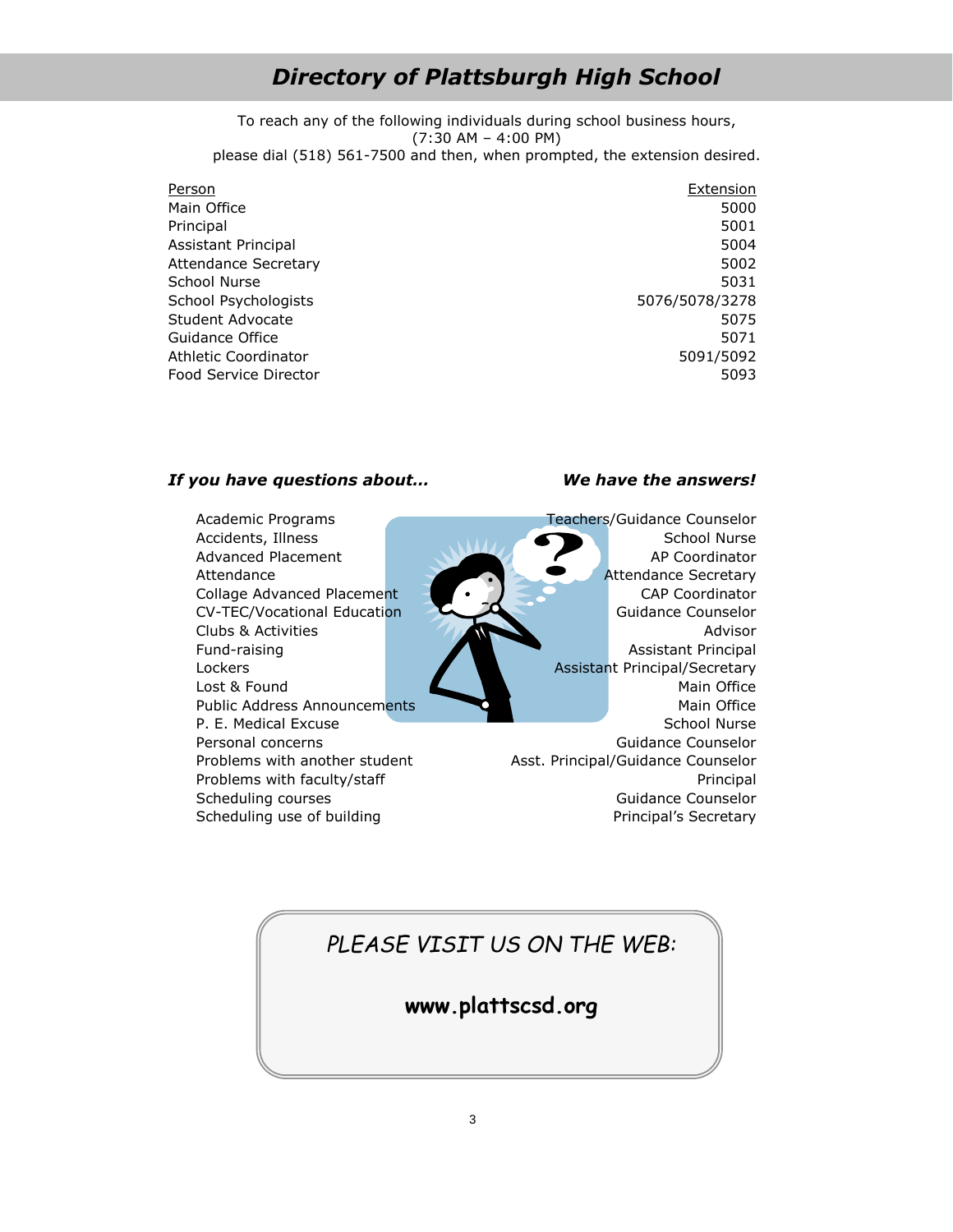# *Behavioral Expectations*

| <b>Expectations</b>         | <b>Be Responsible</b>                                                                                                                                    | <b>Be Respectful</b>                                                                                                                                                                                                      | <b>Be Safe</b>                                                                                                                                                              |
|-----------------------------|----------------------------------------------------------------------------------------------------------------------------------------------------------|---------------------------------------------------------------------------------------------------------------------------------------------------------------------------------------------------------------------------|-----------------------------------------------------------------------------------------------------------------------------------------------------------------------------|
| Classroom                   | Be there/be on time.<br>Be rested/be ready to learn.<br>Stay on task.<br>Give your best effort.<br>Focus on self, not others.                            | Use appropriate language,<br>relevant comments.<br>Be polite.<br>Respect property and space<br>of others.<br>Accept everyone's efforts &<br>participation.<br>Accept individual differences.<br>Wear appropriate clothes. | Use classroom supplies,<br>materials and furniture as<br>intended.<br>Keep hands and feet to self.<br>Listen to and follow<br>directions.<br>Remain in seat.                |
| <b>Hallway</b>              | Get to class on time.<br>Use trash cans for refuse.<br>Use passes properly.<br>Abide by all school rules.<br>Lock lockers to protect self<br>and others. | Use appropriate language.<br>Move quietly during class<br>time.<br>Maintain personal space.<br>Use school property properly.                                                                                              | Keep hands and feet to self.<br>Walk safely.<br>Remain in building (use<br>proper checkout procedures).                                                                     |
| <b>Cafeteria</b>            | Clean up area after self.<br>Practice good table manners<br>(ex. Food to be eaten only).                                                                 | Use appropriate language.<br>Maintain personal space.<br>Be polite to others.                                                                                                                                             | Wait your turn in line.<br>Follow monitors' directions<br>politely.<br>Respect others' personal<br>space.<br>Avoid pushing or shoving.                                      |
| Extra-<br><b>Curricular</b> | Dress appropriately for the<br>event.<br>Abide by all school rules.<br>Use facilities appropriately.<br>Be on time.                                      | Use appropriate language.<br>Be mindful of feelings of<br>others.<br>Exhibit good sportsmanship<br>as athletes and spectators.<br>Be polite to chaperones and<br>others.                                                  | Follow adult directions.<br>Follow guidelines of setting.<br>Stay with group.<br>Familiarize yourself with fire<br>exits; remain calm.<br>Avoid others misbehavior.         |
| <b>Assembly</b>             | Be on time.<br>Remain seated until<br>otherwise instructed.<br>Be attentive.<br>Stay with group.                                                         | Use appropriate language.<br>Listen to and attend to<br>presenters.<br>Ask relevant questions.<br>Maintain appropriate silence.<br>Show appreciation through<br>applause.<br>Leave area clean.                            | Familiarize yourself with fire<br>exits.<br>Enter and exit in orderly<br>manner/don't wait for<br>friends.<br>Follow directions.<br>Sit safely (do not jump over<br>seats). |
| Library                     | Return books on time and in<br>good condition.                                                                                                           | Be patient when waiting for<br>adult attention.<br>Work quietly.                                                                                                                                                          | Follow school rules about<br>acceptable computer sites.                                                                                                                     |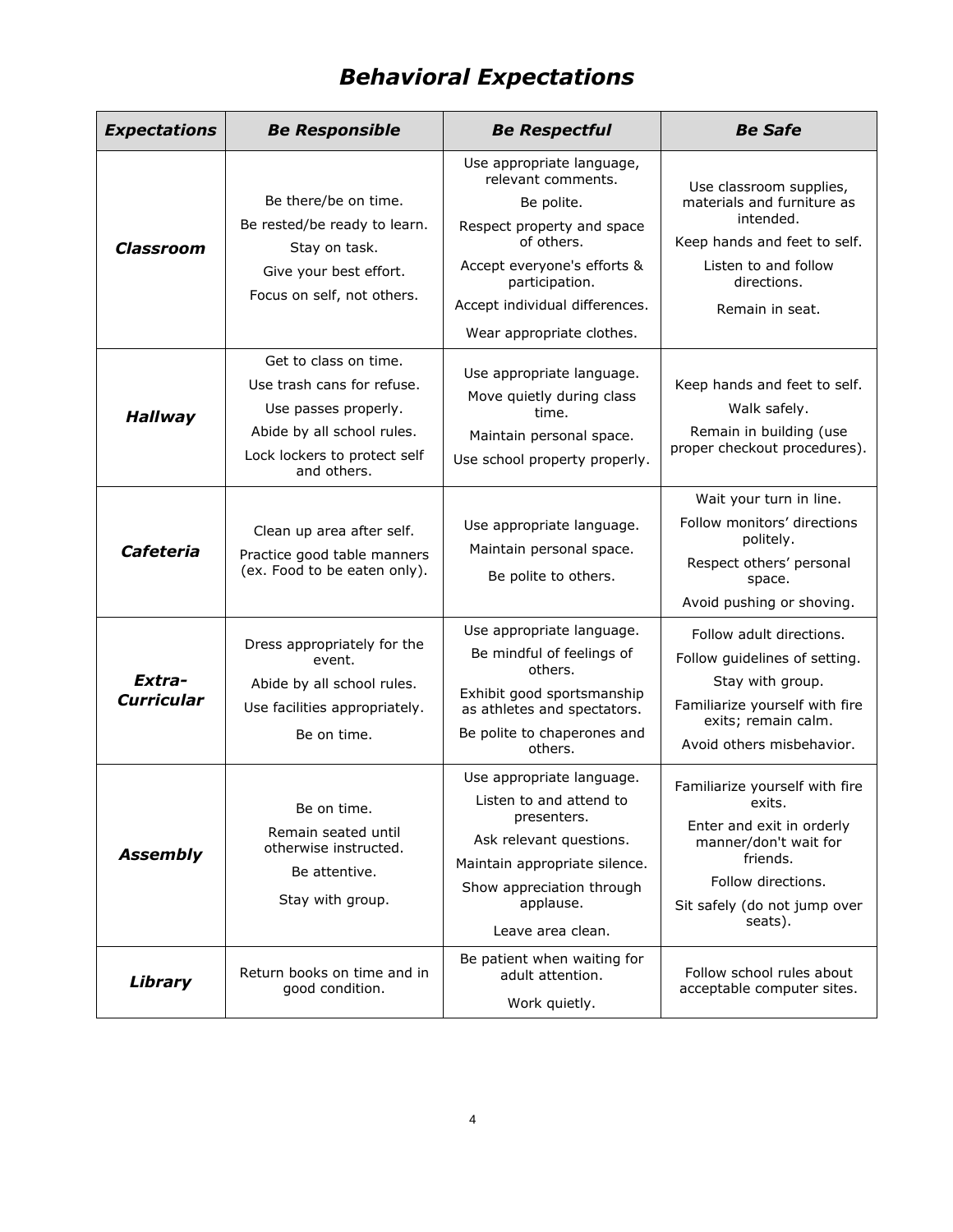# **Plattsburgh High School Bell Schedule 2017 - 2018**

| <b>Period</b>           | <b>Regular</b>  | <b>Early Release</b> | <b>Homeroom</b>               | <b>Assembly Bells</b> |
|-------------------------|-----------------|----------------------|-------------------------------|-----------------------|
| $\mathbf{1}$            | $8:05 - 8:45$   | $8:05 - 8:25$        | $8:05 - 8:43$                 | $8:05 - 8:40$         |
| $\overline{2}$          | $8:49 - 9:31$   | $8:29 - 8:49$        | $8:47 - 9:26$                 | $8:44 - 9:19$         |
| $\mathbf{3}$            | $9:35 - 10:15$  | $8:53 - 9:13$        | $9:30 - 10:08$                | $9:23 - 9:58$         |
|                         |                 |                      | *Home Room<br>$10:12 - 10:28$ |                       |
| $\overline{\mathbf{4}}$ | $10:19 - 10:59$ | $9:17 - 9:37$        | $10:32 - 11:10$               | $10:02 - 10:37$       |
| 5                       | $11:03 - 11:43$ | $(8)$ 9:41 - 10:01   | $11:14 - 11:52$               | $10:41 - 11:16$       |
| 6                       | $11:47 - 12:27$ | $(9)10:05 - 10:25$   | $11:56 - 12:34$               | $11:20 - 11:55$       |
| 7                       | $12:31 - 1:11$  | $(5)10:29 - 10:49$   | $12:38 - 1:16$                | $11:59 - 12:34$       |
| 8                       | $1:15 - 1:56$   | $(6)$ 10:53 - 11:13  | $1:20 - 1:58$                 | $12:38 - 1:13$        |
| 9                       | $2:00 - 2:40$   | $(7)$ 11:17 - 11:37  | $2:02 - 2:40$                 | $1:17 - 1:52$         |

\* Homeroom bells are generally used for class meetings.

# Early Release Days: 10/25, 11/9, 12/12, 1/25, 2/13, 3/15, 4/12, 5/16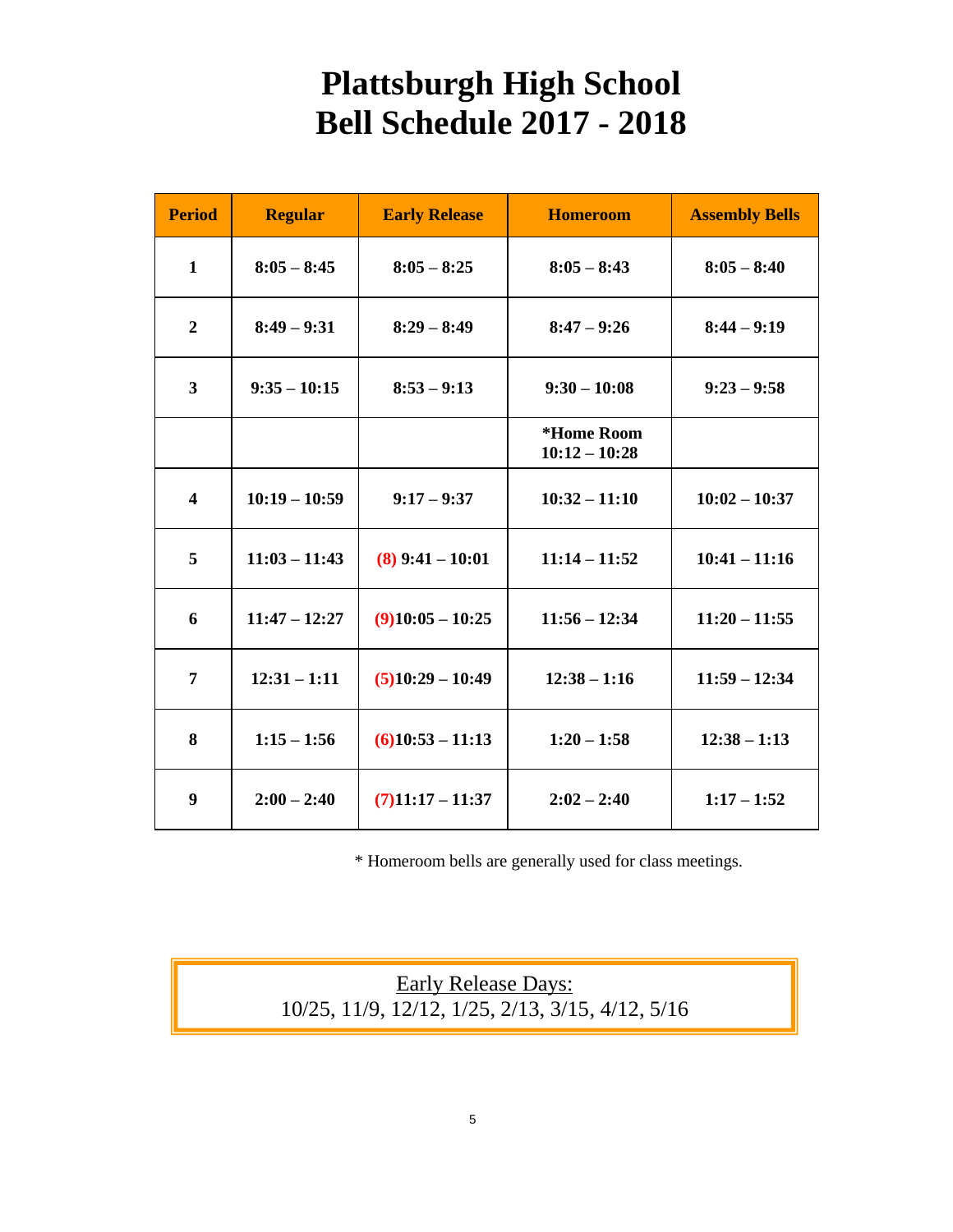# *Policy for Students' Rights and Responsibilities*

For a more complete text of these policies, go to www.plattscsd.org and see *Code of Conduct*.

# *1. Statement of Rights and Responsibilities*

Rights entail responsibilities: students have the right to an education and the responsibility to see that all students enjoy this right. No student has the right to interfere with the education of another student.

Students share the responsibilities for development as citizens and are expected to participate in school affairs and conduct themselves in an acceptable manner in accordance with their maturity, age, and school policies. They will also maintain a level of health and health habits consistent with the well being of the school community.

The privileges and rights of all students shall be granted without regard to a person's actual or perceived race, color, creed, sex, sexual orientation, religion, national origin, age, marital status, or disability.

#### *2. Student Government*

In the high school, there is an elective and representative student government, which has established reasonable standards for candidates for office, conducts annual elections within the guidelines of its constitution, and assists in coordinating operation of student activities.

The student government will work to see that the purposes of the school are fulfilled and to improve communication among students, teachers, parents, and school. It should also be involved in the process of developing curriculum guidelines for extra-curricular activities, and of establishing disciplinary policies.

Representatives selected by the student government shall meet at least monthly with the principal to exchange views, to share in the formation of school-student policies, and to discuss school-student relations and other matters of student concern.

The student government, with the advice of its adviser and the principal, will be responsible for advising officers of student activities on policies and regulations pertaining to receiving, transferring, and expending monies derived from fund-raising activities. All monies collected and raised by school organizations shall be promptly deposited in the school extra-curricular account, according to established policy.

#### *3. School Improvement Planning Team*

Representative members of each stakeholder group (parent, student, support staff, faculty, and administration) will serve on a SIP team whose purpose is the forming of committees to consider matters of school-wide concern. Such matters may be submitted by any stakeholder and be placed on the agenda for the SIP team when appropriate.

#### *4. Student Publications*

Students may exercise their right to freedom of expression through speech, assembly, petition, and other lawful means. The exercise of this right may not interfere with the rights of others. Freedom of expression may not be utilized to present material that tends to be obscene or slanderous, or to defame character, or to advocate violation of federal, state, or local laws or official school policies, rules and regulations.

The principal, in consultation with student government, shall determine adherence or non-adherence of any non-school publication with the guidelines established for school publications and shall designate a time, place, and the manner of distribution and/or display of such publications.

Students shall receive annually, upon the opening of school, a student handbook/planner setting forth the rules and regulations to which they are subject. This publication shall also include a statement of the rights and responsibilities of students.

Students may present complaints to teachers or administration officials or to the SIP team. Adequate opportunities shall be provided for students to exercise this right through channels established for considering such complaints.

The rights and responsibilities set forth in this policy in no way diminish the legal authority of school officials and the Board of Education to deal with disruptive students.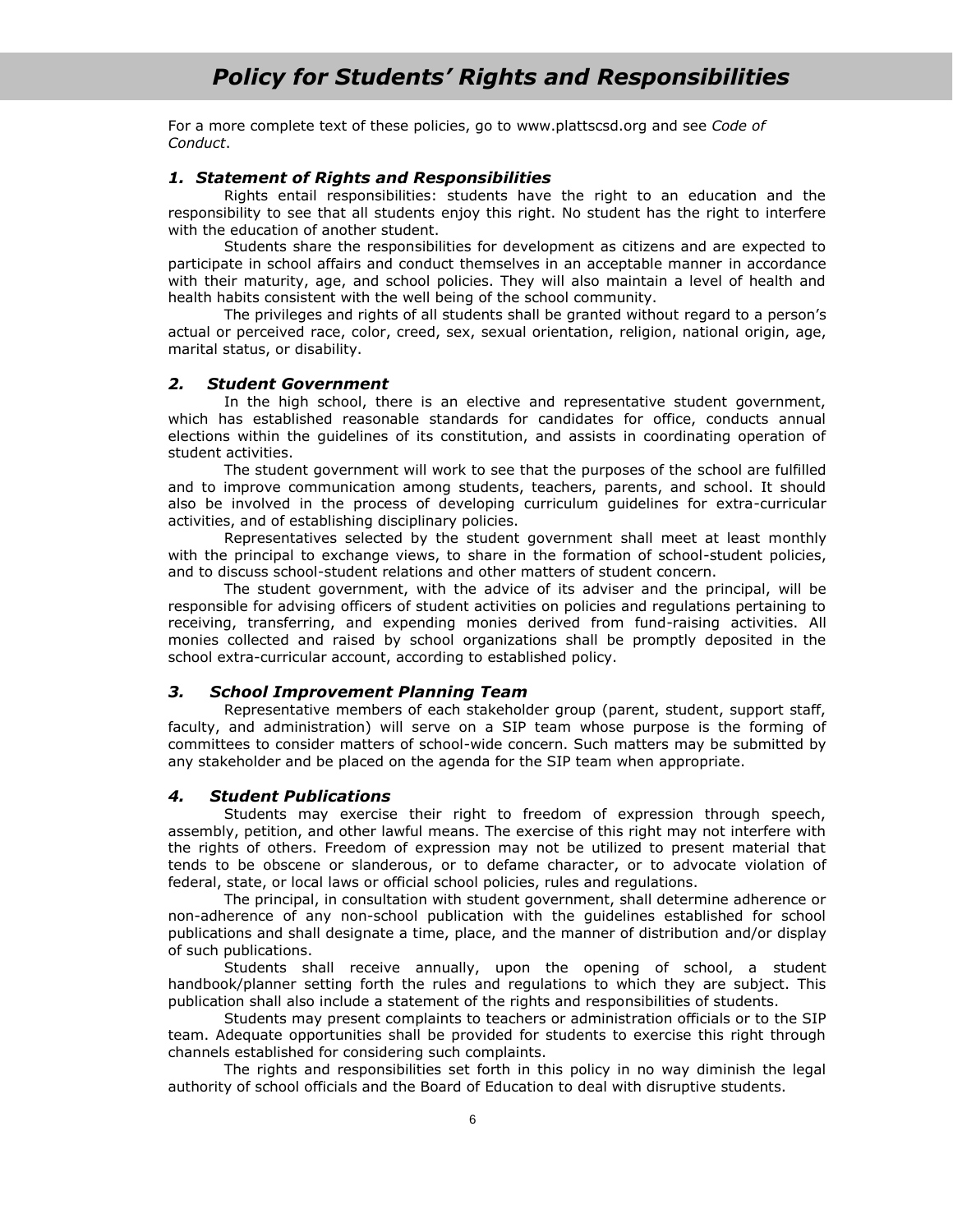#### *Equal Opportunity Policy*

It is the policy of the Plattsburgh City School District Board of Education not to discriminate on the actual or perceived basis of race, color, creed, sex, sexual orientation, religion, religious practice, weight, national origin, age, marital status, or disability in the educational programs or activities it operates. All educational opportunities will be offered without regard to sex, race, color, national origin, handicap or other protected status. Complaints regarding this notice of non-discrimination can be addressed to one of the below mentioned people

These people will provide information, including complaint procedures, to any student or employee who feels that the district or its officials may have violated her or his rights under Title IX or Section 504.

> Mr. John Lebrun Title IX Officer 49 Broad Street Plattsburgh, NY 12901 957-6003

**or** Mr. Glenn M. Hurlock 504 Coordinator Plattsburgh High School 1 Clifford Drive Plattsburgh, NY 12901 561-7500

#### *Regulations for "No Child Left Behind"\**

Under federal and state law and regulations, written notice of the following is provided to students and their parents/guardians at the beginning of each school year in a separate mailing:

- The district's Code of Conduct, available at the school's website http://plattscsd.org or the district office.
- Parents' rights under the Family Educational Rights and Privacy Act (FERPA) regarding access to student records and student directory information.
- Notification of Parental Rights to Withhold Certain Information from Military Recruiters.
- Student Privacy.
- Parental Right to Request and Review Information Regarding Teacher Qualifications.
- Pesticide application on school property.

\*If parents have not received these by the beginning of the school year, they should contact the principal's office.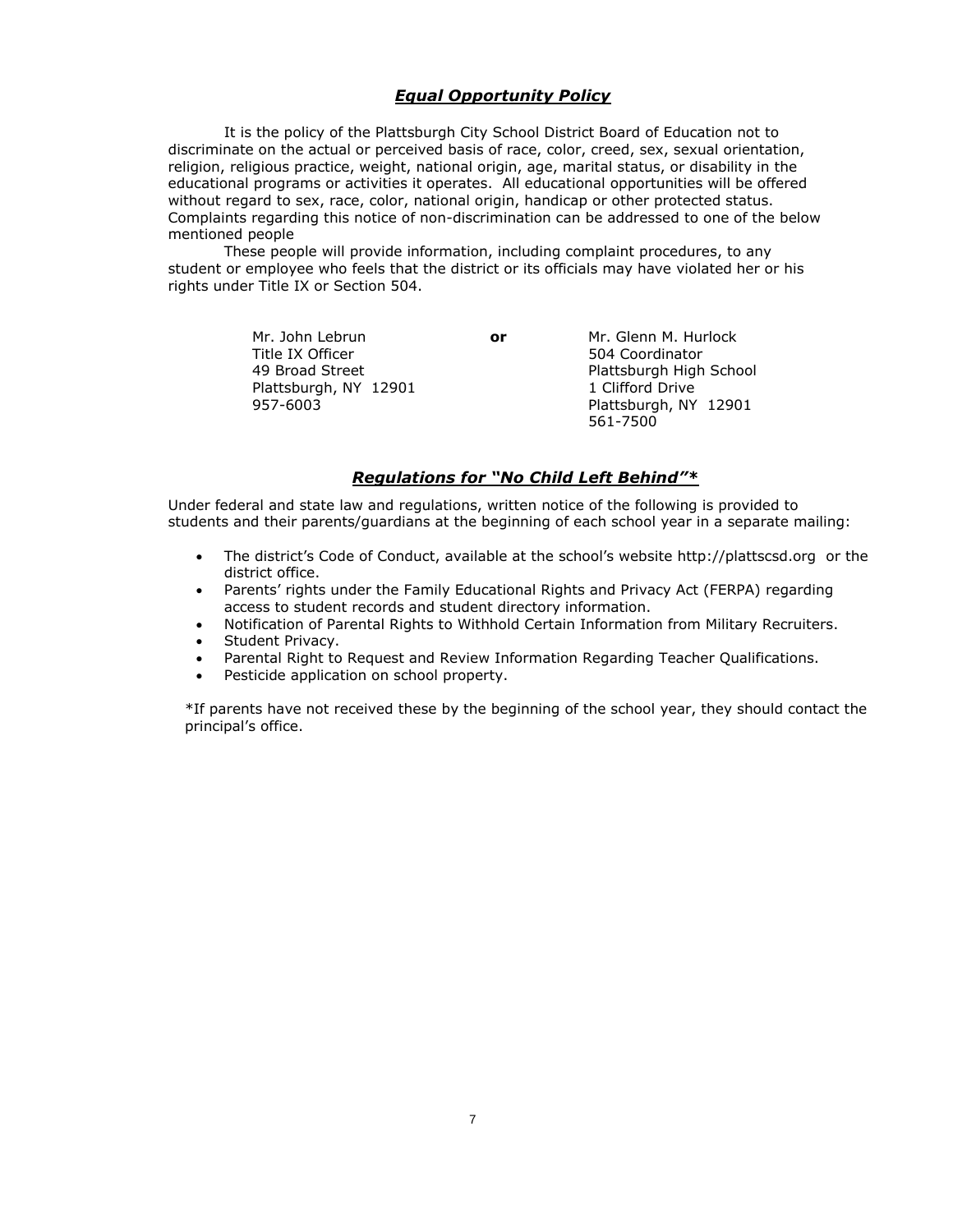# *Expectations of Students*

## *Attendance Policy and Procedure*

Parents/guardians, school personnel, and students themselves have an obligation to see that students attend school consistently and punctually to ensure subject competency, continuity of learning, productive habits of work and mind, and enhanced student responsibility. Furthermore, students are expected to arrive on time to their classes and actively participate while there.

- At 7:15 AM, the hall entrance doors by the cafeteria on George Angell Drive are unlocked. Students entering the building early are to remain in the cafeteria until the building opens at 7:55 AM and are expected to arrive in their first period class prior to 8:05 AM.
- Students are to remain in school until the academic day ends at 2:40 PM. On early dismissal days students are to leave the building at dismissal time.
- The only students that should be in the building after 2:40 PM on regular school days are those who have detention or are involved with extra-curricular activities and/or extra help with a subject. Students waiting for a ride are to wait quietly in the cafeteria. Parents arriving after 3:00 should go to the cafeteria entrance to pick up their child.
- When a student is absent, the parent/guardian is asked to notify the school by 9:00 AM. (561-7500 x 5002)
- In cases of appointments when a student has to leave school, **a written note must be submitted to the office by 8:05 AM**. The note must state the reason for leaving, be specific, and include the name of the doctor, dentist, etc. These notes may be verified, and in certain circumstances, the parent/guardian may be required to sign the student out of or in to school.
- Absences or tardiness will be excused

(For the purpose of state aid only, not period by period attendance) for the reasons listed below upon receipt of a written, signed explanation from the parent/guardian or receipt of an approved doctor's note.

- o personal injury or sickness
- o sickness or death in the family
- o impassable roads
- o religious observance
- o doctor or dental appointments
- o approved college visits
- o required court attendance
- o quarantine
- o military obligations
- o band/music lessons
- o school-approved supervised trips, including athletics
- o other reasons authorized by the principal or superintendent of schools
- Absence or tardiness for any other reason is considered to be unexcused. Students are to be given an opportunity to make up work they missed due to an **excused** absence. Unexcused absences may have a negative effect on grades.
- A school representative will attempt to contact a parent whenever a student is absent, tardy or otherwise not in school for consecutive days and a parent has not contacted the attendance office or provided a proper excuse. A single day absence may not warrant a call home.
- Chronic tardiness and truancy will not be tolerated and may result in disciplinary or legal action, including, but not limited to detention, suspension and referrals as a Person In Need of Supervision (PINS).
- Intervention for students with attendance problems might include telephone calls to parents/guardians, parent/guardian-guidance counselor conferences, referral to a child study team, student-parent/guardian-teacher conferences, counseling services, hotline calls, or petitions for court supervision.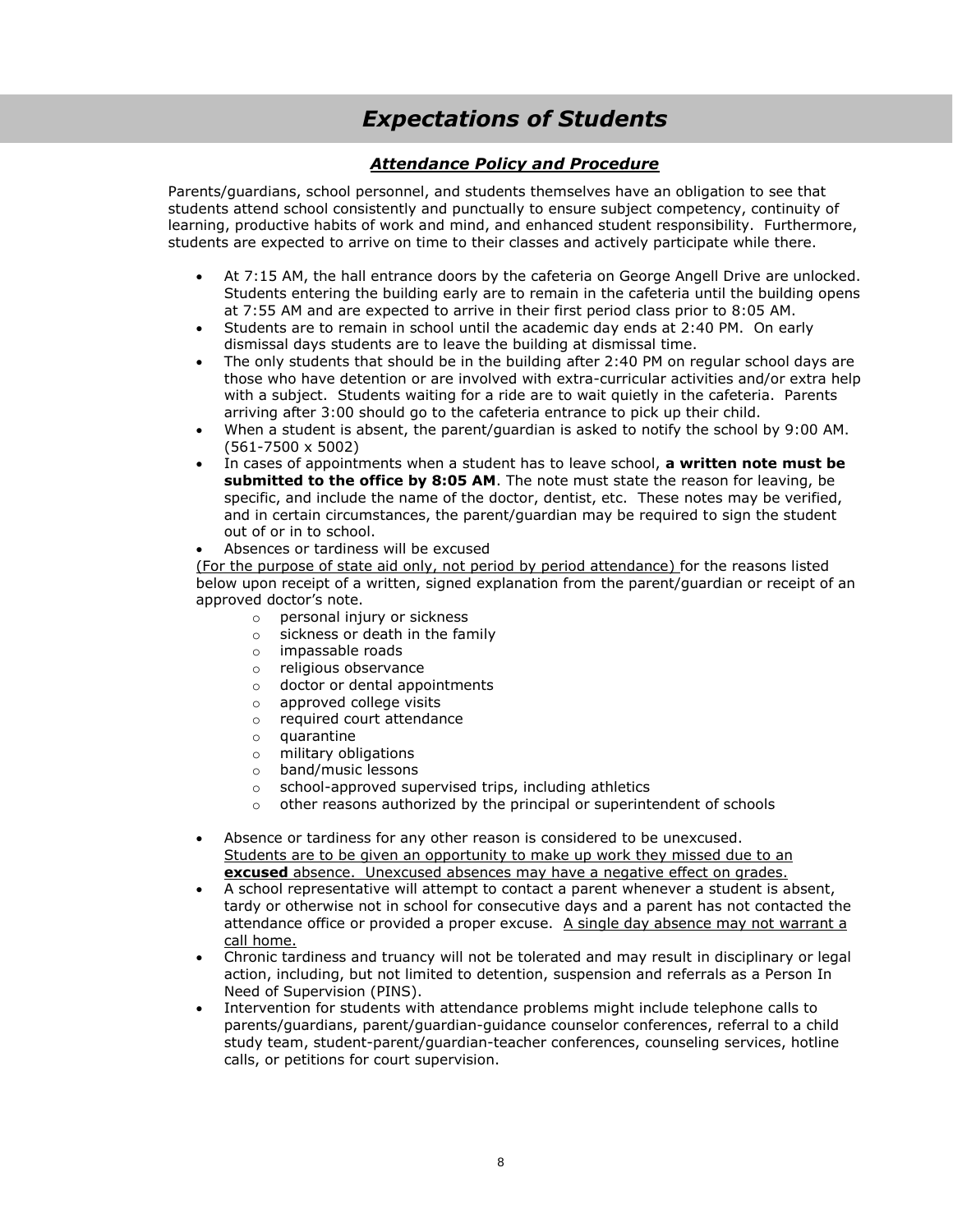#### *Procedure:*

- Attendance is taken at the beginning of period 1 and in each subsequent class.
- Students not in class by 8:05 AM will be reported as absent.
- Students who arrive later than 8:05 AM must report to the Main Office Attendance Secretary before reporting to class.
- In cases where phone contact was not made between the school and the parent, students returning to school after an absence(s) must report to the office with a signed written note before reporting to class. This excuse must reach school within five days after the student's return or the absence(s) will be recorded as illegal/unexcused.
- Students with excused appointments must bring a legal note, report to the office to sign out when leaving for the appointment, and report to the office to sign back in upon returning to school.
- Students who fail to follow these procedures may be subject to individual teacher discipline, as well as after school detention and/or in-school detention.
- **No student may leave the building at any time without permission.**

### *Senior Privileges: Periods 1 and 9 ONLY*

Seniors may have the opportunity to have late arrival or early dismissal if the following conditions have been met:

- The student has at least 5 classes plus PE in their schedule. Seniors taking off-campus college classes will have their schedule approved by the principal for senior privileges.
- *Seniors must maintain a passing average in all classes to continue senior privileges.*
- A student with a history of disciplinary referrals may be denied senior privileges until that student has met behavioral expectations as determined by the principal or assistant principal.
- Privileges may be revoked or suspended for disciplinary referrals during the senior year.

#### *Procedure for Senior Privileges:*

- ALL seniors with late arrival **must sign in** upon entering school. Students who arrive before their scheduled time will report to the library, common study hall area or senior courtyard. Seniors who have early release must leave the school grounds at their scheduled dismissal time.
- Seniors involved in extra-curricular or co-curricular activities who leave early must leave school and return for those activities or sign into a study hall or the library for the remainder of the day.
- Similarly, those involved in early morning meetings may attend, but need to leave school and return for classes or sign into a study hall or the library until their late arrival time.
- Seniors with privileges may also sign out of study halls to go to the senior courtyard, when weather permits, or to the cafeteria, except during lunch periods.
- Seniors are not to be wandering through the hallways for any reason.
- Seniors must apply for privileges for EACH semester September and January.

#### *Late to Class Procedures*

Students are expected to be in the classroom when the bell to start class rings. Any student not in the room and without a proper pass will receive the following consequences.

- $1<sup>st</sup>$  offense Reminder of the expectation
- 2<sup>nd</sup> offense After school detention
- 3<sup>rd</sup> offense Lunch detention
- 4<sup>th</sup> offense After school and lunch detention
- 5<sup>th</sup> offense Conference with parent via phone or in person

### *Course Attendance Policy*

Pupils may not receive credit for a course if they exceed the number of absences listed below:

- Full Year Course 20 absences
- Half Year Course 15 absences
- Lab Science Course 30 absences

Also see "Attendance Policy" at www.plattscsd.org/phs/policies/attendance.html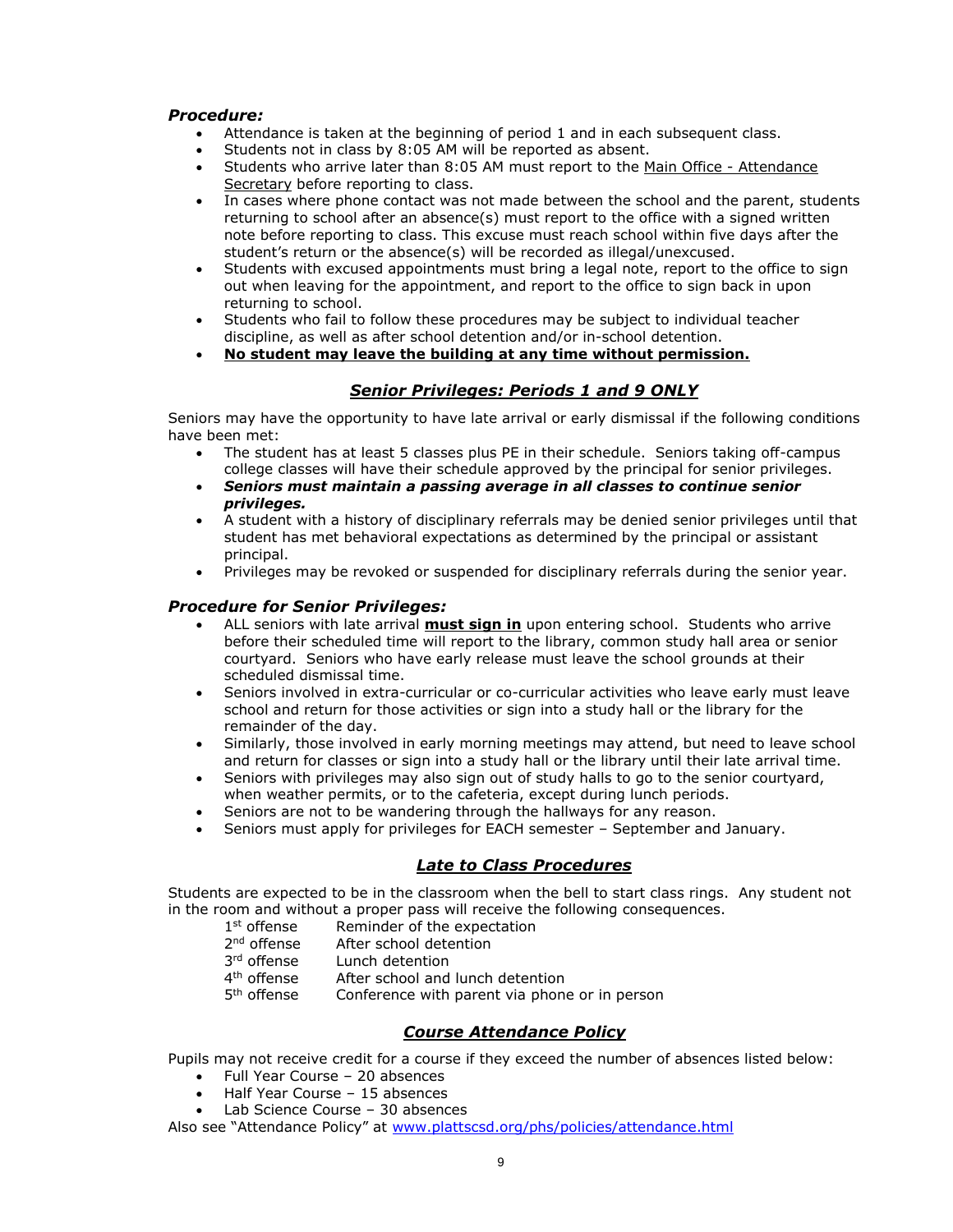# *Homework and Classwork Expectations*

- Homework is an essential part of the educational process and, therefore, will be assigned on a regular basis for most classes.
- Teachers will provide students with a class expectation sheet outlining their individual homework and classroom procedures at the start of a course.
- Grades from homework assignments will be used as part of the overall grade within the course.
- Students who blatantly and habitually fail to do homework and class work will be referred to guidance for academic counseling.

# *Student Dress Code*

The responsibility for student dress and general appearance shall rest with the individual student and his/her parents/guardians. However, the Board of Education requires students to attend school in appropriate dress that meets health and safety standards and does not interfere with the education or learning process of the individual student and/or other students in the building. In general, clothing should be responsible, be respectful, and be safe.

#### Be Responsible:

- Wear clothing that will not disrupt or interfere with the learning process or discipline of the school.
- Wear clothing and accessories that will not promote or advocate the possession, use, or distribution of drugs, alcohol, and/or tobacco products.

#### Be Respectful:

- Wear garments that are not extremely brief.
- Make sure your undergarments are covered at all times.
- Wear hats or head garments only for medical or religious reasons.
- Wear clothing and accessories that are not vulgar, obscene, libelous, and do not denigrate others on account of race, religion, religious practice, weight, ethnicity, gender, national origin, sexual orientation, or disability.

#### Be Safe:

- Wear appropriate protective gear and remove jewelry or accessories that endanger one's health and safety in certain classes (i.e., home and careers, technology, art, science labs, and physical education).
- Wear sunglasses in the building only with a doctor's note.
- Wear appropriate footwear that has soles.
- Wear no outer garments such as trench coats, heavy winter coats, and extremely baggy coats while in the building.
- Wear no garments or accessories that promote gang-related activities and/or other violent activities.

Students will be notified when exceptions to these rules will be allowed for special school events. The final decision with regards to interpretation of the dress code shall rest with the principal and assistant principal. Students who violate the dress code shall be required to modify their appearance by covering or removing the offending item. Any student who refuses to do so shall be subject to disciplinary consequences, up to and including in-school detention. Any student who repeatedly fails to comply with the dress code will be considered insubordinate and subject to disciplinary consequences up to and including out-of-school suspension.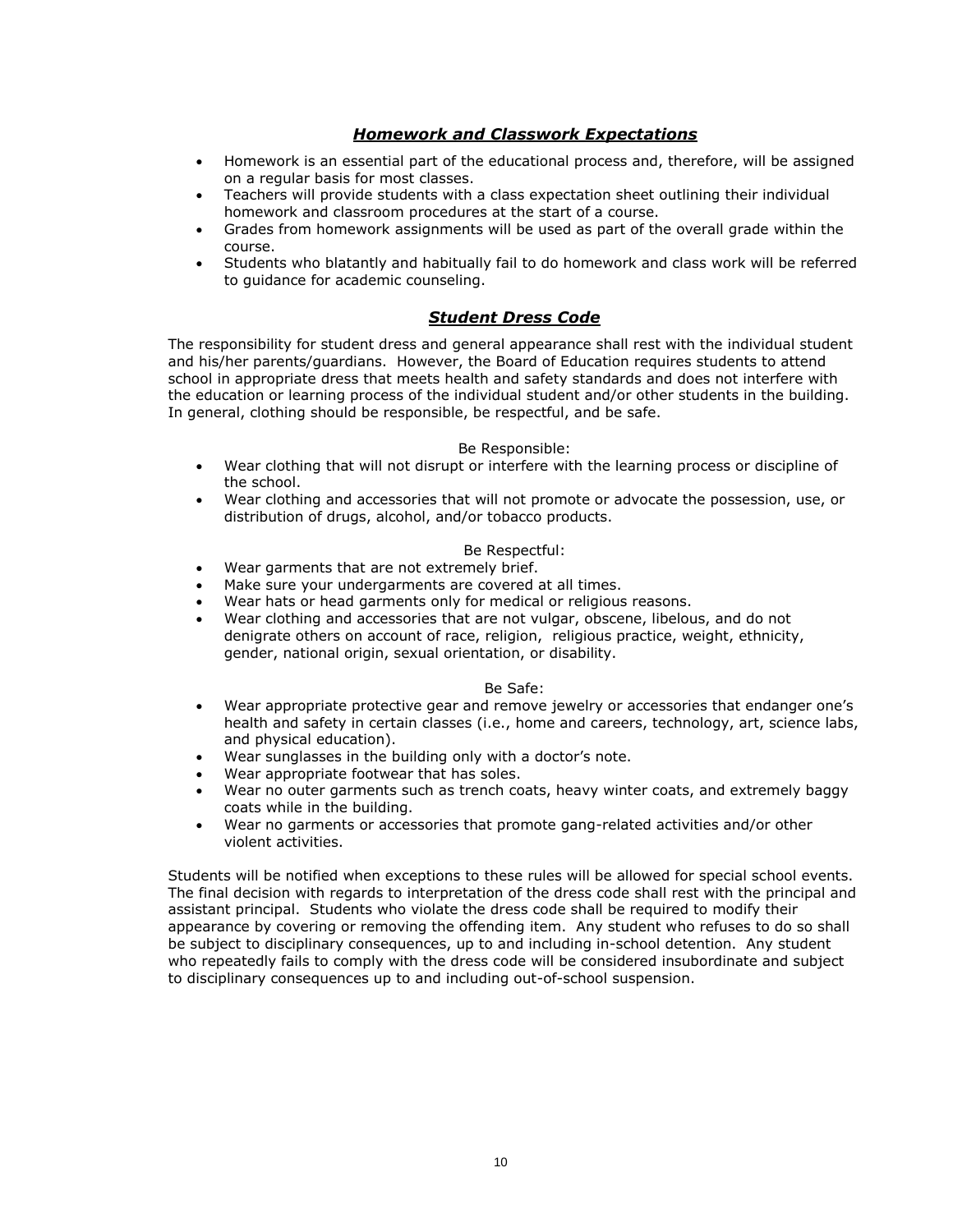# *Computer Use*

Students who do not follow the Board of Education's Acceptable Use Policy (AUP) for the computers will be subject to appropriate disciplinary action.

- All students and their parents/guardians must sign an AUP form at the beginning of every school year.
- A student PIN (Personal Identification Number) will be activated when the AUP form is returned with valid signatures.
- Students with activated PINs may not share their PIN with students that have deactivated PINs. Students caught doing this are subject to disciplinary action.

# *Electronic Devices*



- Personal music devices (CD players, I-Pods, MP 3 players, etc.) may be used in the cafeteria and in classrooms with the teacher's permission.
	- The school will not accept any responsibility for lost, stolen, or damaged electronic devices.

 **DURING EVACUATIONS, LOCKDOWNS OR LOCK-INS ALL ELECTRONIC DEVICES MUST BE TURNED OFF.**

#### *Field Trips*

- Field trips are considered an extension of the classroom, therefore, students are expected to behave appropriately and follow all school rules.
- For field trips requiring transportation, all students must ride on the schoolprovided, supervised transportation to and from the activity.
- No students will be allowed to drive to events.
- **Students are responsible for completing all class work missed while on a field trip**.

### *Foods and Beverages*

- Food and snacks may be allowed in a classroom at the teacher's discretion.
- For safety reasons glass containers are prohibited.
- Students are required to have a lunch period in their schedule unless otherwise approved by the principal. In unique situations, dictated by the schedule, a student will be allowed to get a lunch at the start of the lunch period and report to class with his or her lunch.

# *Gu idance Of f ice*

- Students wishing to use the guidance office must get a pre-signed pass to leave their study hall.
- If a student has an emergency and needs to visit their guidance counselor during a class period, the counselor will contact the classroom teacher.

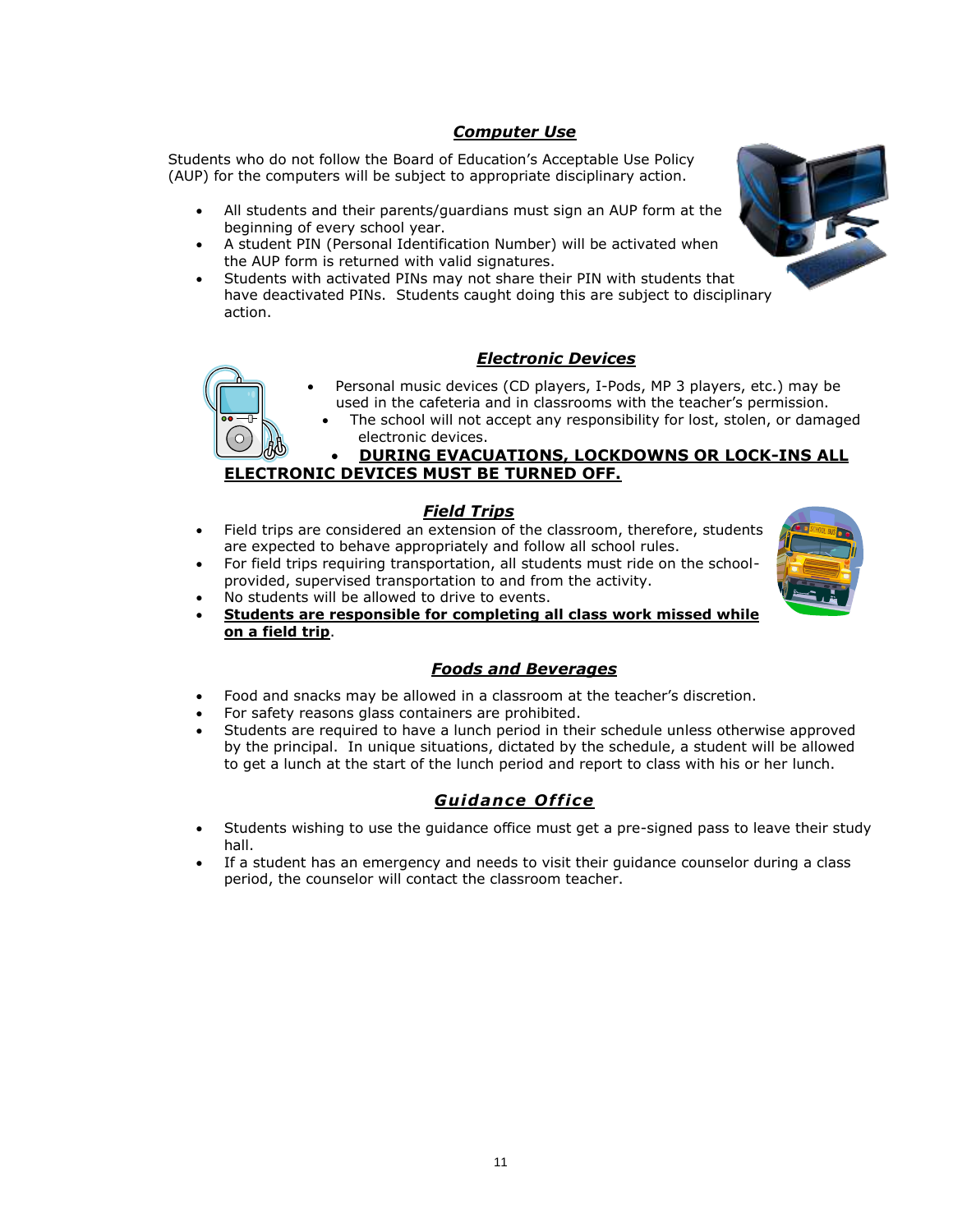#### *Harassment*

Harassment consists of repeated unwelcome conduct, whether verbal, physical, or visual, that is based upon a person's actual or perceived protected status, such as sex, color, race, ancestry, religion, national origin, age, physical or mental handicap/disability, or medical condition. School should be a safe place for all students and employees. Physical, verbal, or sexual harassment (including sexual orientation harassment) of students or staff will not be tolerated. Incidents of harassment and fighting will be dealt with by the assistant principal, the principal, and/or by the city police. The following process is recommended if a person feels threatened in any way.

- The victim should tell the harasser that s/he objects to the comment or action and wants the harasser to stop.
- The victim should record the time(s), place(s), witness (es), and event(s).
- The victim should fill out a harassment form, available from the assistant principal.
- The victim (or a witness) should report the incident(s) to someone with authority (staff member or administrator).

# *Fighting*

Fighting will not be tolerated. Involved students will be suspended for 3 days. Second instances will result in a 5 day suspension which may lead to a Superintendent's Hearing. Students involved in a fight may also be charged through the Plattsburgh Police Department.



*Library Media Resource Center (LMRC)*

Students who sign into the LMRC are expected to use those resources.

The following rules also apply:

- No food or drink is allowed in the LMRC.
- No socializing is allowed in the LMRC.
- Students and classes must enter and exit through the front doors only.
- Any materials borrowed from the LMRC must be returned on time

### *Lockers*

- Each student has an assigned corridor locker with a pad lock. These lockers and locks are the property of the school and **may be subject to search at any time** at the discretion of school officials.
- Lockers should be locked, and items of value should not be stored in them. If it is necessary to bring any item of great value to school, it may be stored in the main office.
- Gym lockers require padlocks that will be furnished by the school. (Students should write their names on their PE equipment.)
- Under no circumstances should a student share his/her combinations with another student.
- The school is not responsible for items taken from lockers.

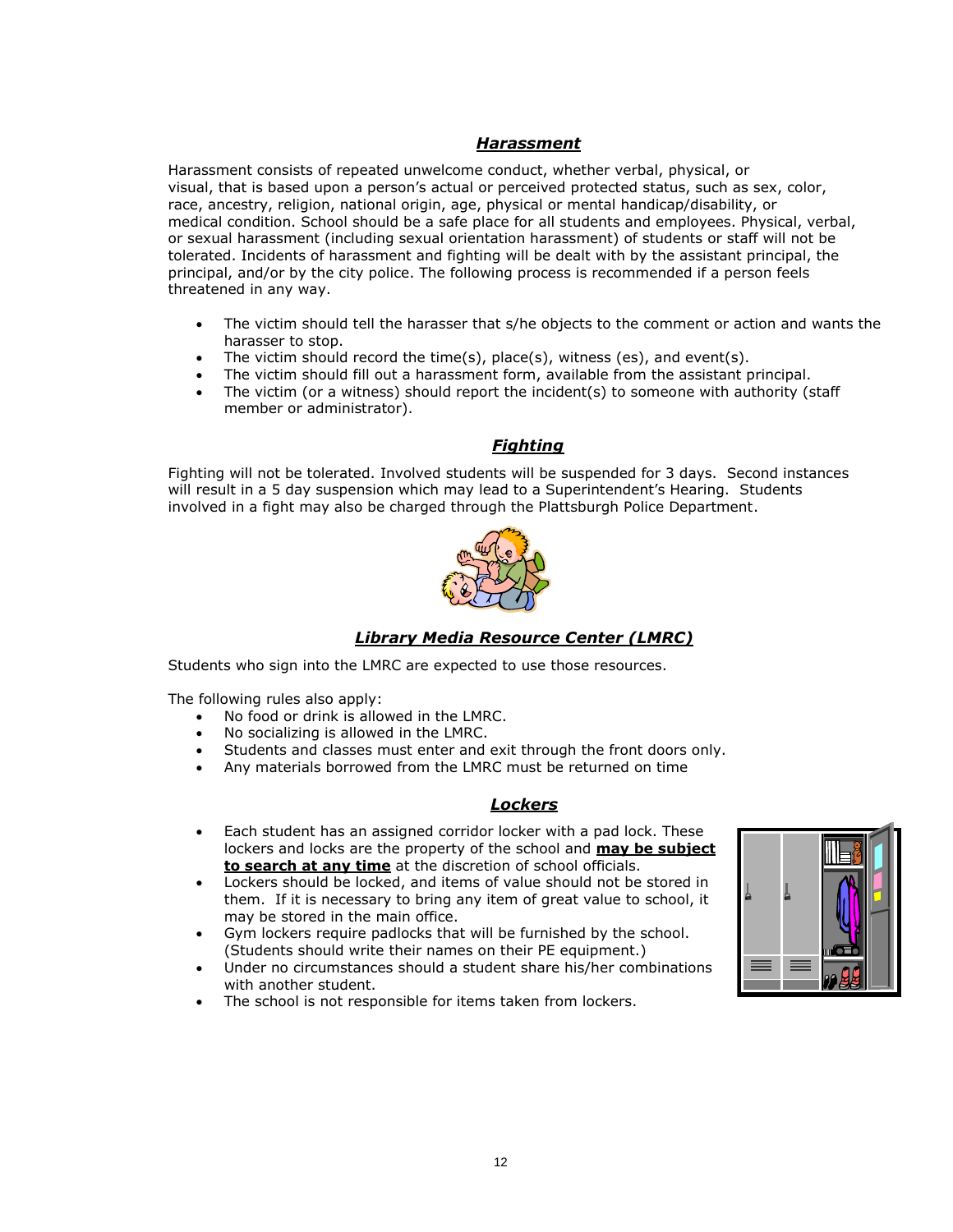## *Parking*

- Students who drive to school must register their vehicles in the main office and display their PHS parking tags.
- **ALL STUDENTS** are to park **BEHIND** the double solid lines found in each parking lot.
- **NO STUDENT PARKING** is allowed in the small visitor parking lot on the George Angell Drive side of the school building.

#### *Pass System*

Students may pass through the halls during classes with a proper pass. A student given a pass from a class must return to that class before the end of that class period.

# *Physical Education Rules and Regulations*

- No students are allowed in the gymnasium, locker room, or weight room unless they are scheduled for a PE class.
- The locker room opens at 7:45 AM for students who want to bring equipment or clearly labeled athletic gear to their PE or team lockers.
- Students late for PE class will not be admitted without a pass.
- At the conclusion of a PE class, students are to remain in the gym until the bell rings.
- No street shoes are allowed on the gym floor.
- No food is allowed in the gymnasium or the locker room.
- Only school locks are to be used on PE or team lockers.

# *Public Displays of Affection*

Students should refrain from PDA's. Physical contact, other than holding hands, is not acceptable or appropriate. Students engaging in such activity will be asked to stop. Failure to comply will be considered insubordination.

### *Study Halls*

- Students must report to their assigned study hall.
- Following attendance, students may sign out to the LMRC (Library Media Resource Center) or the guidance office.
- Students must have a pre-signed pass to leave their assigned study hall location.

#### *Common Area Study Hall Privileges*

Students who meet the following criteria will be put on the Common Area Study Hall list which is updated every five weeks:

- Passing all classes with an 85 or higher(special education students will need a 75 or higher) and no deficiencies
- Less than 5 days in the 5-week period with an absence or tardy
- No disciplinary referrals that result in time spent in the detention room or suspensions

Students on the Common Area Study Hall list are allowed to sign out of their study halls and go to the lunch room where they enjoy a more relaxed atmosphere (they can talk with their friends and listen to music), access to food and drinks in the cafeteria, and the ability to use the open gym during lunch periods.

This privilege is offered to students as part of our universal interventions through our PBIS team.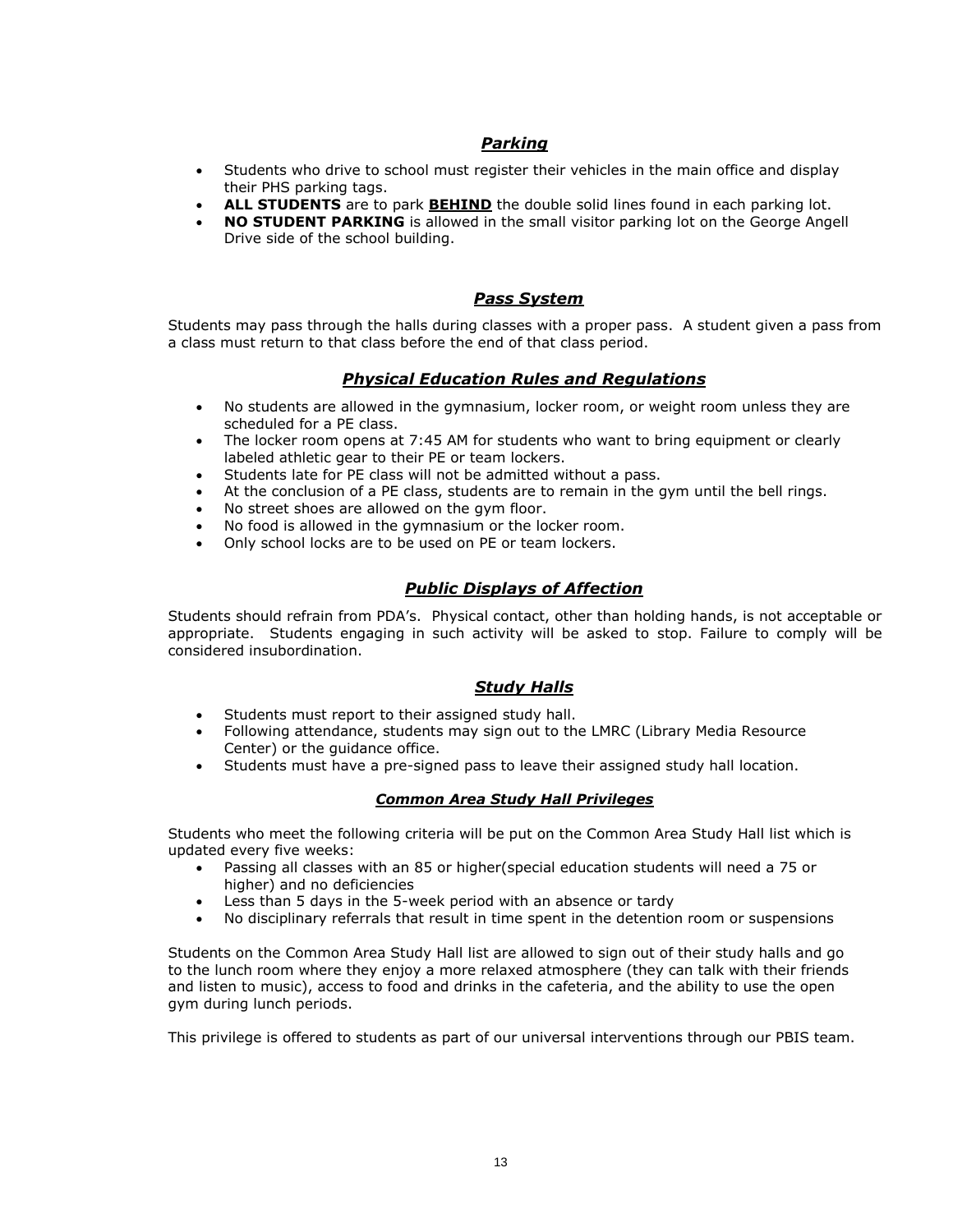# *Textbooks and School Owned Materials*

Textbooks, library books, lockers, desks, and other materials loaned to students should be treated responsibly and returned in reasonable condition.

#### **Report cards will be held until a student pays for any lost or damaged materials.**

#### *Visitors*

**Students from local schools are not permitted to visit**. The guidance office will make arrangements for visitation by prospective students. Adult visitors must get a visitor's pass from the monitor's station upon entering the building. Only the entrance doors near the cafeteria on George Angell Drive are open for visitors.

#### *Card Playing*

Statistics show that a growing number of teens/young adults have gambling addictions. Therefore, card playing is absolutely not allowed in school at any time.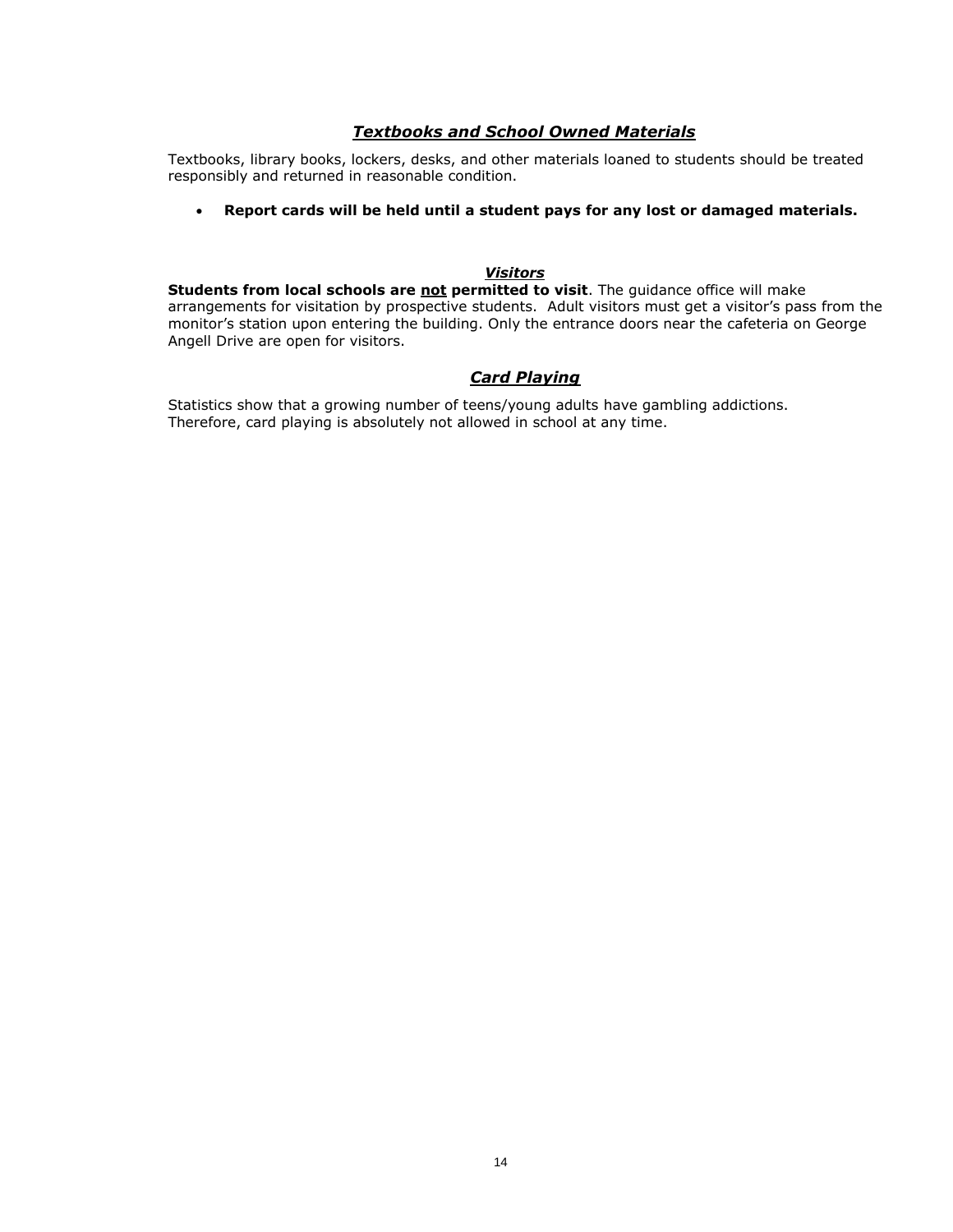# *Academics*

# *Student Scheduling*

It is the policy of the school to schedule a student for the basic subjects necessary for graduation and for those courses the student has selected as electives. Once this schedule had been completed, changes are not made except to correct errors, adjust grouping, or balance class size.

# *Minimum Course Load*

Students at PHS will carry a minimum load of five classes plus PE each semester. Resource room and guided study hall are considered classes. Lunch and study hall are not considered classes. Students may be involved in significant outside learning experiences, such as college classes, internships, or apprenticeships, which may be considered part of the minimum load with Principal permission.

# *Changes in Courses*

- **Students may enter a semester-long course up until the**  $10<sup>th</sup>$  **day of the course. Full year** courses may be entered up until the 20<sup>th</sup> day of the course.
- Courses may be dropped until the  $10^{th}$  week (or  $5^{th}$  week for semester courses) provided that after the drop the student's course load remains at or above five courses plus PE. After the drop deadline the student's permanent record will indicate a (WP) withdrawn passing or (WF) withdrawn failing grade.
- Extenuating circumstances will be reviewed on an individual basis.
- Notice of a student's drop/add will be given to teachers.

# *Graduating Early*



Students are encouraged to spend four full years at PHS, but those who wish to graduate early must notify the administration at least one full semester prior to the desired graduation date.

A meeting of the student, parent/guardian, guidance counselor, and school administrator must occur as part of the approval process. Only after such a meeting can a final determination be made.

### *Grading System*

Students are graded on a percentage basis. Final exams or projects are required for all semesterand year-long courses. In those courses that end in a final project, the year average will generally be the average of the four quarters' work, or in the case of semester-long courses, the two quarters' work. In those courses that end in a final exam, the average for the year is determined as follows:

Semester 1 + Semester 2 = 90%

Final Exam  $= 10\%$ 

In those subjects that end in a final exam, the student must take the exam to successfully complete the course, unless excused in advance, by the principal.

**Teacher Override**: Each quarter's grades are a reflection of progress in a course. Where a teacher feels that a student's final average, as determined by averaging the quarters' grades is not a true reflection of that student's work, the teacher may override that grade.

### *Honor Roll*

Students with a quarter average of 84.5-89.4 earn placement of the school's Honor Roll. Those with a quarter average of 89.5-100 earn placement on the school's High Honor Roll. These students' names are published in the local newspaper each quarter and posted in the school near the main office.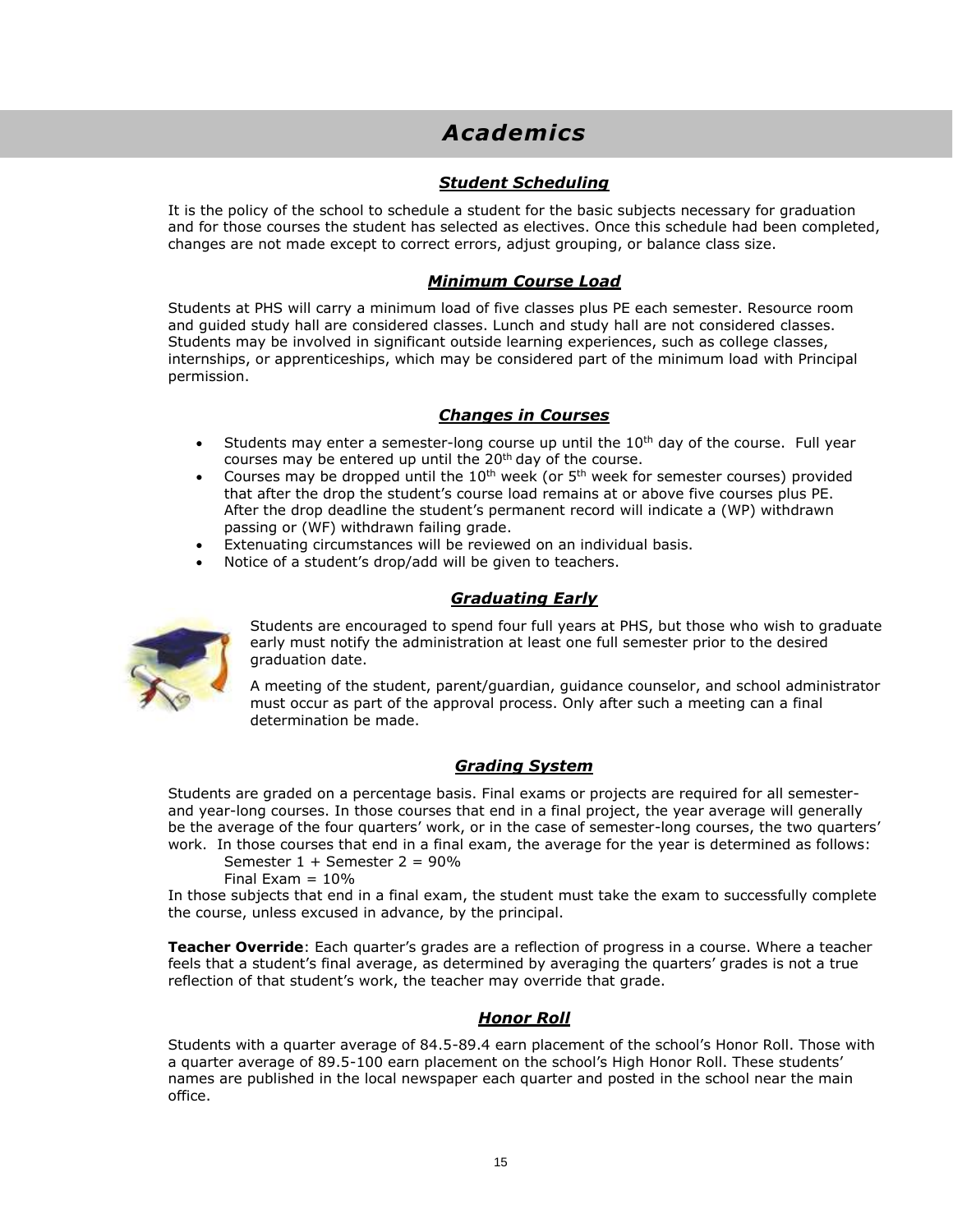#### *Class Rank*

At the end of the junior year, and at the end of the semester during the senior year, the relative rank of each student in the class will be computed. This rank, a straight average of all academic courses, is used in reports to colleges and for scholarships.

#### *National Honor Society E. A. Merritt Chapter*

The National Honor Society is an organization of students who reflect outstanding accomplishments in the areas of academics, character, service, and leadership. Members are obligated to fulfill the motto of serving one another and the community with behavior that is honorable, responsible, and generous to others. Please see the website for additional information.



# *Advanced P lacement (AP ) Courses*

Plattsburgh High School offers advanced placement courses in Calculus, Biology, Chemistry, Physics, Global History, U.S. History, American Government, Microeconomics, Music Theory and Computer Science. (Advanced placement courses are not the same as CAP – College Advanced Placement-courses offered through Clinton Community College.) Students who are registered in these classes may challenge the advanced placement examinations in May of the academic year in which they complete the course.

- Students who are enrolled in advanced placement classes who do not challenge the AP examinations, will have their course designation changed to the comparable non-AP course.
- Students, who are not enrolled in advanced placement courses offered at PHS, may not challenge the advanced placement exams at PHS in those courses.

If a student wants to challenge an advanced placement examination in a subject currently not taught at Plattsburgh High School (for example, advanced placement Biology), and wants this information included on his or her transcript, that student must do the following:

- inform his/her counselor in September that the s/he wants to challenge an exam;
- inform the AP coordinator in September of his/her decision to challenge an exam;
- meet with the AP coordinator or with a mentor at 5-week intervals (this must be documented) to record study progress;
- purchase texts and review materials for the examination (if the student cannot afford to purchase the materials, the materials will be purchase for the student and the student will return the materials to the school - unmarked - after the examination);
- have a 90 or above academic average or teacher recommendation.

For students enrolled in an AP course, tests must be purchased/paid in full by 11/1 by check made payable to Plattsburgh High School or with cash. Test fees are non-refundable

# *College Advanced Placement Program (CAP)*

The mission of the College Advanced Placement Program is to better serve the needs of the local high school student who is academically ready to do college level studies. The CAP Program enables high school students to receive, simultaneously, both high school and college course credit, offering a successful transition from one educational experience to another. Students may choose to take one or several CAP courses, depending on scheduling, or they can choose to pursue one of the Associate Degree programs. Degree programs PHS students can enter include both Associate in Applied Science and Associate in Liberal Arts.

Admission to the CAP Program is designed to ensure the success of students. Students who wish to take CAP courses must have completed their sophomore year of high school, or, if an underclassman, be recommended by their teacher and guidance counselor and meet Clinton Community College's course prerequisites.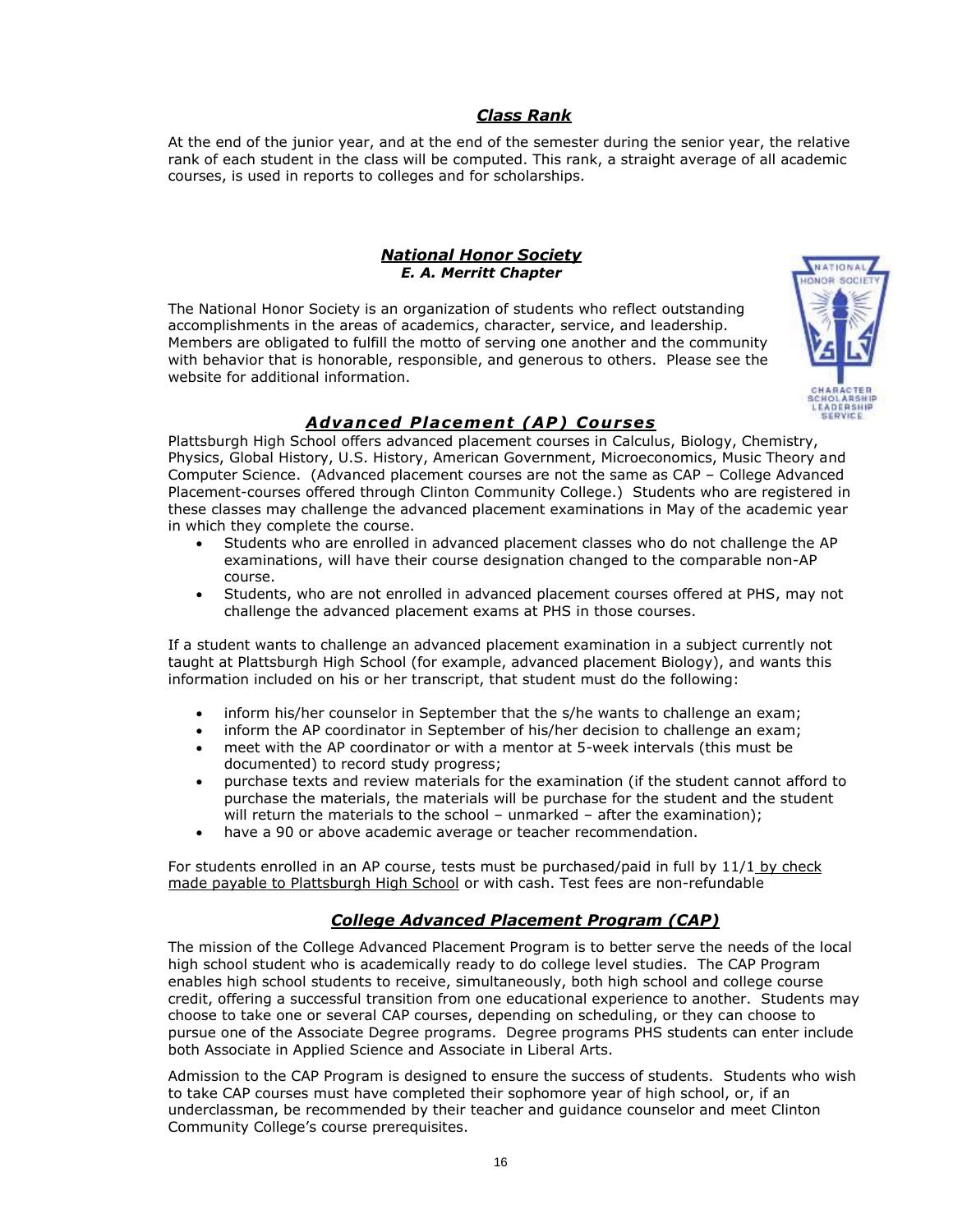The CAP courses are part of the general education curriculum requirements of most colleges and universities and therefore are transferable to most institutions of higher education. College credit is granted through Clinton Community College and students will receive a college transcript of their grades upon successful completion of course work.

Plattsburgh High School CAP Course offerings are: Pre-Calculus, Calculus & Analytical Geometry I, and Intro to Psychology.

## *PHS Academic Honesty Definitions and Procedures*

*(Courtesy of template developed by Champlain Valley Educational Services staff)*

With respect to the academic honesty of students, it is expected that all material submitted as part of any class exercise, in or out of class, is the actual work of the student whose name appears on the material or is properly documented otherwise. Academic honesty includes ethical citizenship. Our school is committed to graduating students who will be good citizens in the community. Just as a community or business cannot tolerate cheating or stealing, an educational institution also cannot tolerate cheating and stealing. Academic integrity means that there is no tolerance for cheating or plagiarism.

**Cheating** is the use of fraudulent means to complete an academic assignment or test. Examples of cheating include, but are not limited to: Looking at notes during a test on information you were expected to memorize

Looking at and copying answers from your neighbor's paper during a test Copying an assignment from a friend when you were expected to do your own work Turning in an assignment (test or paper) written wholly or partly for another course for which academic credit was received, without permission.

**Plagiarism** is presenting someone else's idea or work as if it were your own. Examples of plagiarism include, but are not limited to: Copying a passage verbatim from an information source without attributing the source Rephrasing someone else's original idea without giving credit to that person Turning in work that was purchased from an online essay mill or from another student.

**Fabrication** is falsifying or inventing any information, citation, or data.

Examples of fabrication include, but are not limited to:

Turning in a book review without actually reading the book

Creating fictitious data for a project when you were expected to gather real data Padding a bibliography with resources not actually read or used.

**Facilitating academic dishonesty** is aiding another person in an act that violates the standards of academic honesty.

Examples of facilitating academic dishonesty include, but are not limited to: Allowing other students to look at one's own work during an exam or in an assignment where collaboration is not allowed

Providing information, material, or assistance to another person, knowing that it may be used in violation of course academic honesty policies.

**Denying others access to information or material** is any act that maliciously hinders the use of, or access to, library or course materials.

Examples include, but are not limited to: Removing pages from books Removing materials from the library without checking them out Intentionally hiding library materials Refusing to return materials to the library Violation of the district acceptable use policy.

#### **Consequences for academic dishonesty may include the following (offenses are cumulative):**

First Offense: Referral to administration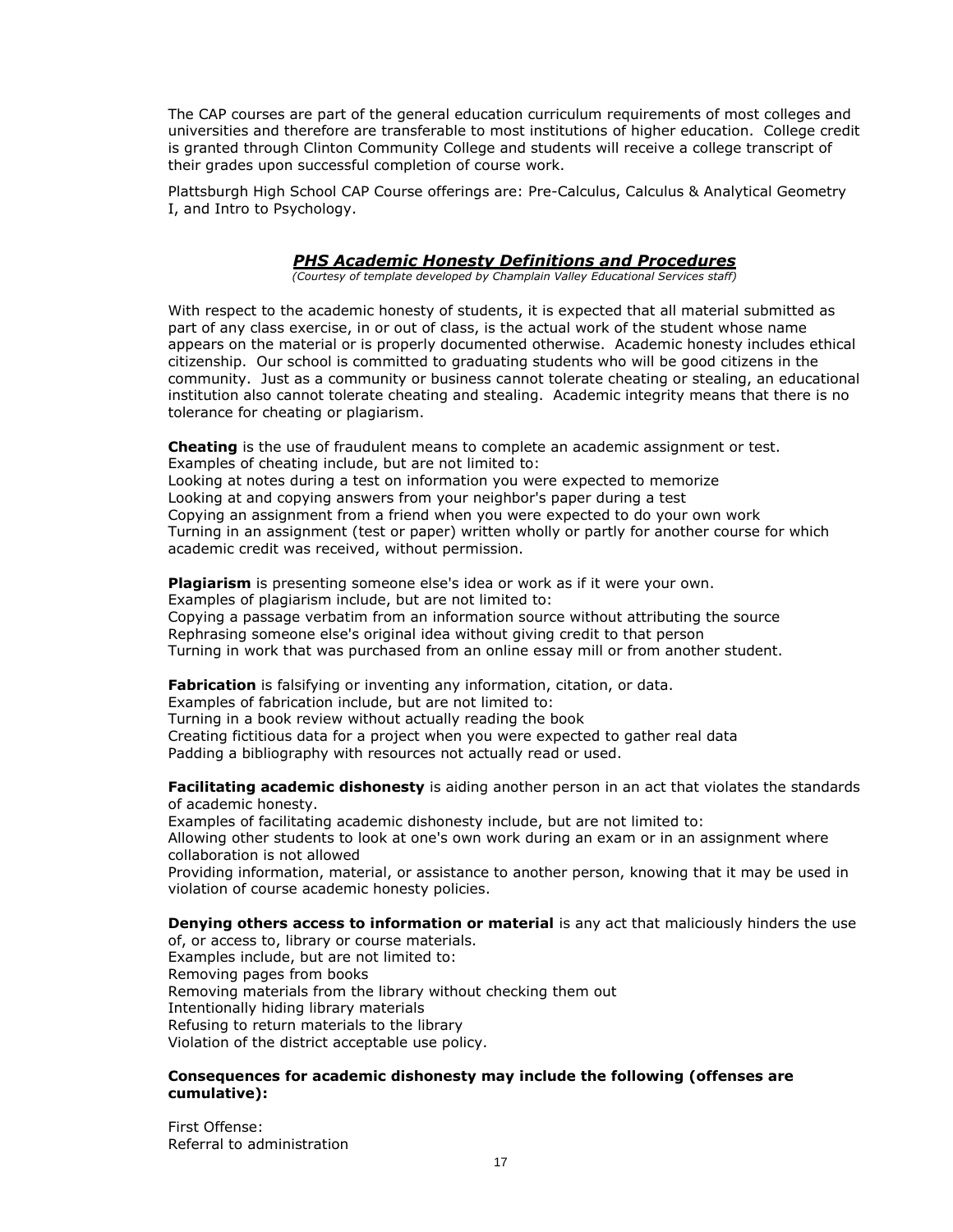Incident documented in permanent file A grade of zero on the assignment or test involved Parent contact Special assignment at discretion of teacher

Second Offense: Continuation of first offense consequences Letter to parent **Detention** Suspension of privileges at discretion of administration

Third Offence: Continuation of second offense consequences In-school suspension Suspension from athletic participation Suspension from social or extracurricular activities Suspension of other privileges Referral to school counselor Teacher/student/parent conference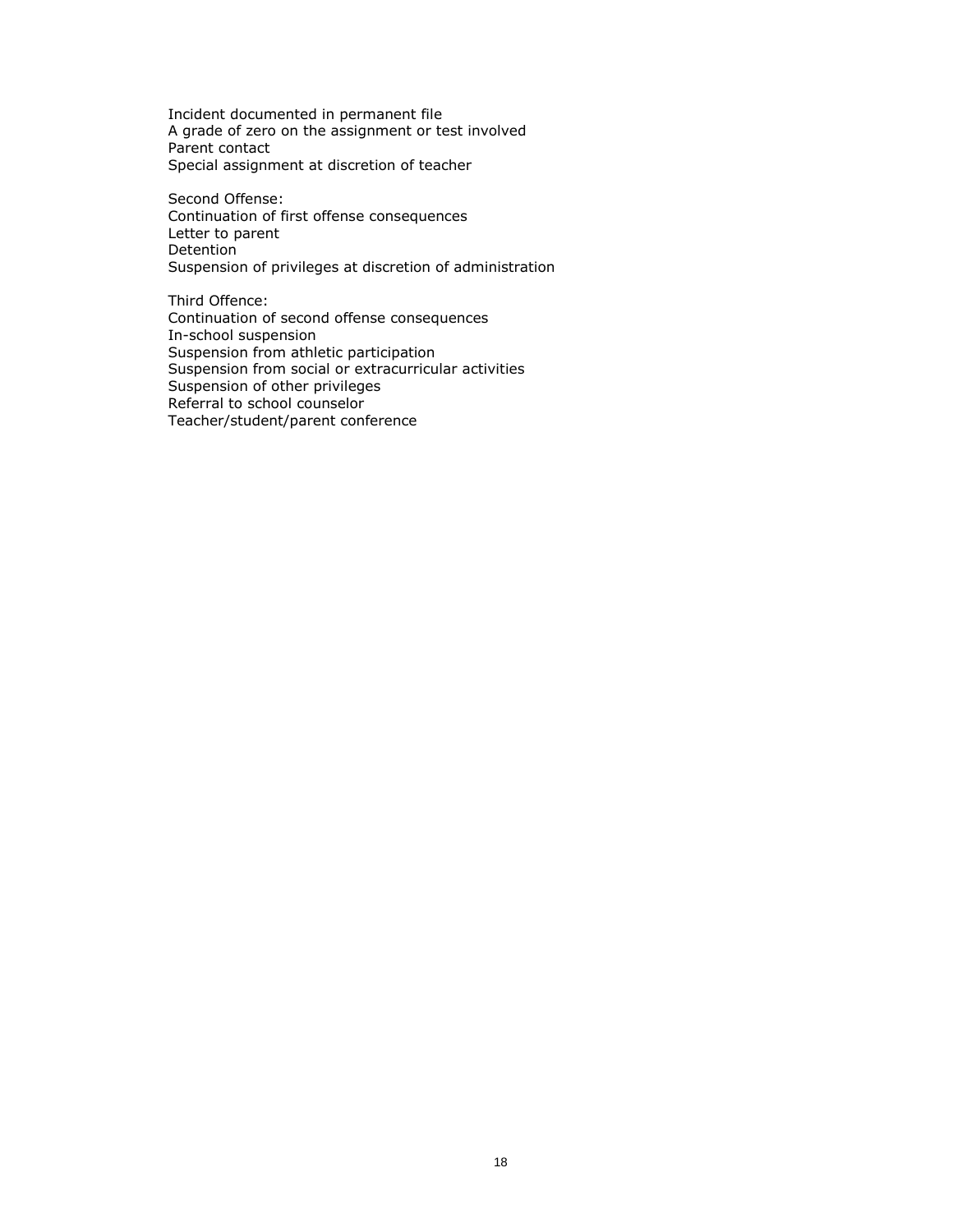# *Academic Awards Nominations*

### *Academic Excellence Awards*

These awards are given to students having a 94.5 or higher cumulative average over the first three quarters of the year. Recipients are taken directly from the computerized average printout, and teachers do not need to do anything regarding these awards.

### *Academic Achievement Awards*

These awards are given to the students with the top two averages (over the course so far) in each separate preparation (i.e. course) for each teacher. In other words, a teacher with five different course preparations would turn in the students with the top two averages from each preparation. Conversely, a teacher teaching five classes of the same course would only turn in the students with the top two averages from all classes put together. Teachers also have the option of turning in only one top student, or even no students, for a given class if the instructor feels such action is warranted.

#### **Examples:**

- o If the top averages in the course are 100,100, 99 and 98... Only the two 100's should be turned in, and not the 99.
- o If the top averages in the course are 97, 97, 97, 97, and 94… All four of the 97's should be turned in, and not the 94.



o If the top averages in the course are 93, 92, 92, and 91… The 93 and both 92's should be turned in.

# *Scholastic Achievement Awards*

For these awards, teachers may submit the names of up to 3 students. Students should be selected for these awards based on their effort, achievement, course appreciation, interest in the subject, and course involvement. Teachers may choose to give some or all of these awards to students who are also getting Academic Achievement awards, but may also nominate other students as well.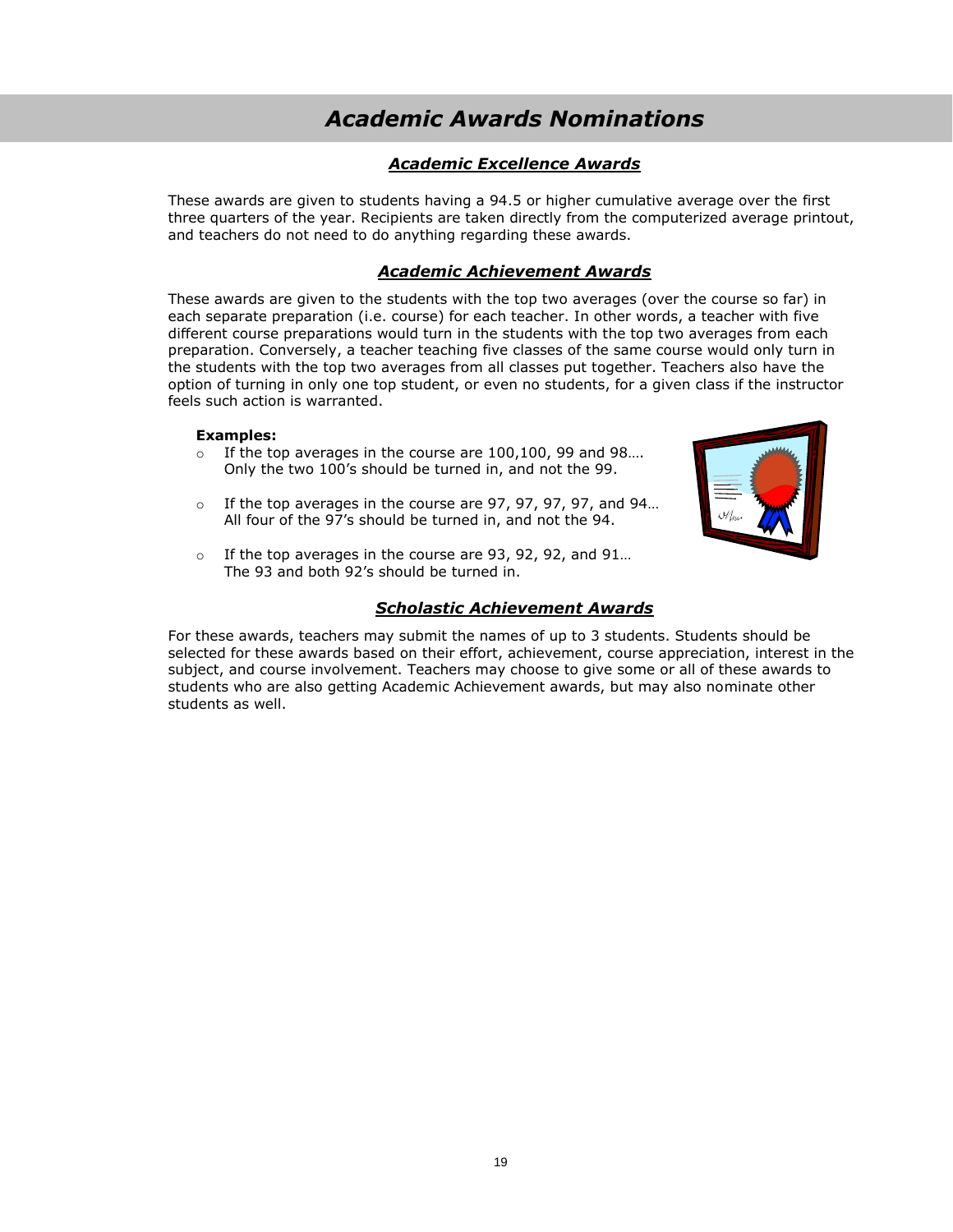# *Co-Curricular Activities*

Students must be physically and academically eligible to participate in co-curricular activities. They must also agree to and sign the PHS Co-curricular Code of Conduct.

#### **Activity/Club:**

Adventure Club Key Club College for Every Student Club Multi-Cultural Club Creative Arts Club National Honor Society<br>
Drama Club National Honor Society<br>
Peer Mentoring Future Business Leaders of America Science Club French Club Spanish Club Gay-Straight Alliance Strategic Games Club Green Team Student Association German American Partnership Program Yearbook

Peer Mentoring

**Interscholastic Athletics:** baseball, basketball, bowling, cheerleading,

cross country, football, golf, gymnastics, hockey, indoor track and field, lacrosse; soccer, softball, swim, tennis, track and field, volleyball. These are all Section VII, Class B Teams. See the athletic director for more information.

### *Academic Eligibility for Co-Curricular Activities*

Based on research that demonstrates the advantages for students who are involved in extracurricular activities during their school experience we encourage all students to find a club, activity or sport that they can participate in. Eligibility for participation is based on satisfactory academic and behavioral performance as described below.

- A student deficient in two or more subjects at any one time may not participate in events or activities until such time as they become eligible.
- A student deficient in three or more subjects at any one time may not attend meetings or practices, and may not participate in events or activities.
- A student participating in a fall sport or club activity who has failed two or more subjects in the previous June will be placed on a weekly progress check up, beginning with the second Friday of the new school year.
- Any parent/guardian may contact the Athletic Director/Club Advisor to set up an individualized academic success plan during the off-season. Such a plan will establish expectations and consequences and will be in place for as long as the parent/guardian wishes.

A student in danger of becoming academically ineligible must follow the procedure outlined below to remain eligible for participation.

- A. A student has five calendar-days from the date the Eligibility List is published to improve deficient work. During this 5-day period, the student will remain eligible.
- B. At the end of the 5-day period, a check of weekly progress will begin. The student must have a Weekly Eligibility Slip reflecting work for the week, signed by all of her/his teachers and approved by the principal (or in his absence, the designee of the principal). If the Eligibility Slip reflects more than one deficiency for the week's work, the student will not be eligible for one week, until the next weekly check. Academic deficiency may be defined as (a) a negative academic report; (b) failure in a particular subject; or (c) an incomplete grade.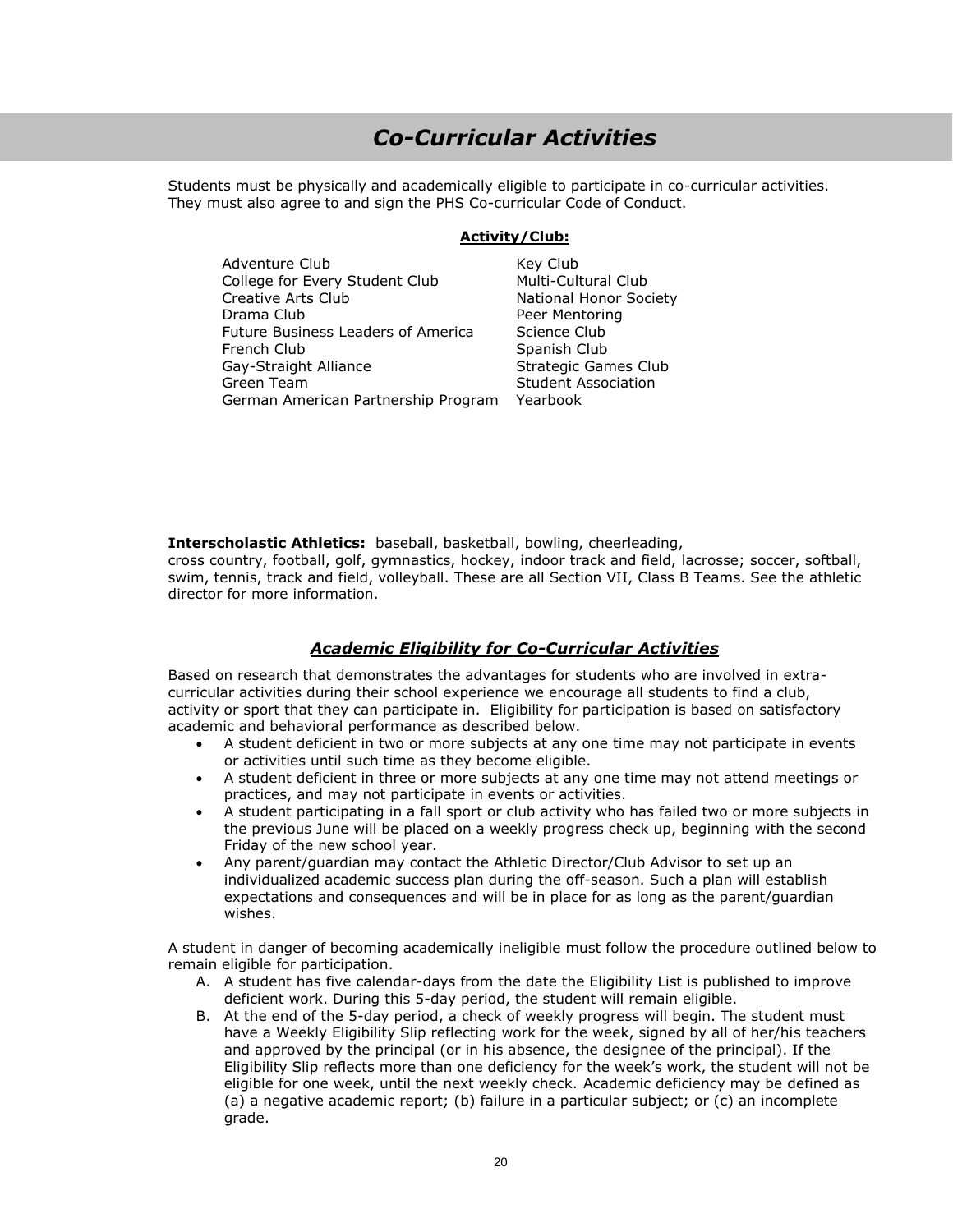- C. The Weekly Eligibility Slip must be signed by all the student's teachers and approved by the principal before the next 5-week eligibility check, even if the weekly check reflects that all deficiencies have been resolved. If the student's work meets the eligibility requirements at the next 5-week check, s/he will not be required to have a Weekly Eligibility Slip signed for the next 5-week period.
- There are at least eight eligibility checks during the course of the year, at five-week intervals. Deficiencies may also be reported between the eligibility checks as indicated in the Faculty handbook.
- NOTE: At any time a teacher may use a "Teacher Override," which would have precedence over a deficiency.

### *Guidelines for Conduct in Co-Curricular Activities*

The athletic director, coaching staff, and school administration have set the guidelines for participants in co-curricular activities in a separate handbook, which students and parents should read. These guidelines apply to all activities, but should not interfere with the additional expectations that advisors and coaches have for a particular activity.

### *Guidelines for Conduct at School Dances*

School dances are an important part of student life. Because the district has a responsibility for the safety and welfare of our students, it is important that everyone involved understands the expectations we have for our students at our dances. To ensure this understanding, PHS requires a contract, to be read and signed by each student and his/her parents/guardians, stating both parties have read and understand the rules with regards to dances. A student is not allowed to attend a dance without the signed contract. The contracts are distributed prior to the first dance of each school year.

- School dances run from 7 PM to 10 PM.
- No one will be admitted to a dance after 9 PM without the principal's prior permission.
- Students may not leave the dance and return.
- Students will dress and behave appropriately. Hemlines should touch the fingertips of the arm's length down the side of the body.
- **Students, dancing inappropriately, will be asked to stop by a chaperone.**
	- Students may bring one guest that must be signed up 1 week prior to the dance date.
- **Parents/guardians will be contacted to pick up their child if the child fails to comply with any of the above.**

Fighting or confirmed use or being under the influence of drugs or alcohol while in attendance at a school dance will result in loss of privileges commencing at the time of the occurrence.

#### *First Offense*

- o The student may not attend the next two school dances.
- $\circ$  The student will receive three days of out of school suspension.
- $\circ$  The punishment may be reduced to one dance if the student participates in counseling.

#### *Second Offense:*

- 
- o The student will not be allowed to attend the next four school dances.<br>
o There will be a five-day out of school suspension and loss of leadersh There will be a five-day out of school suspension and loss of leadership positions for the remainder of the school year.
- $\circ$  The punishment may be reduced to two dances if the student participates in counseling.

#### *Third Offense***:**

- $\circ$  The students will not be allowed to attend any dances for the remainder of their school career.
- $\circ$  There also will be a five-day out of school suspension and loss of leadership positions for remainder of the present school year and the following year.
- $\circ$  These penalties may be appealed at the beginning of each school year.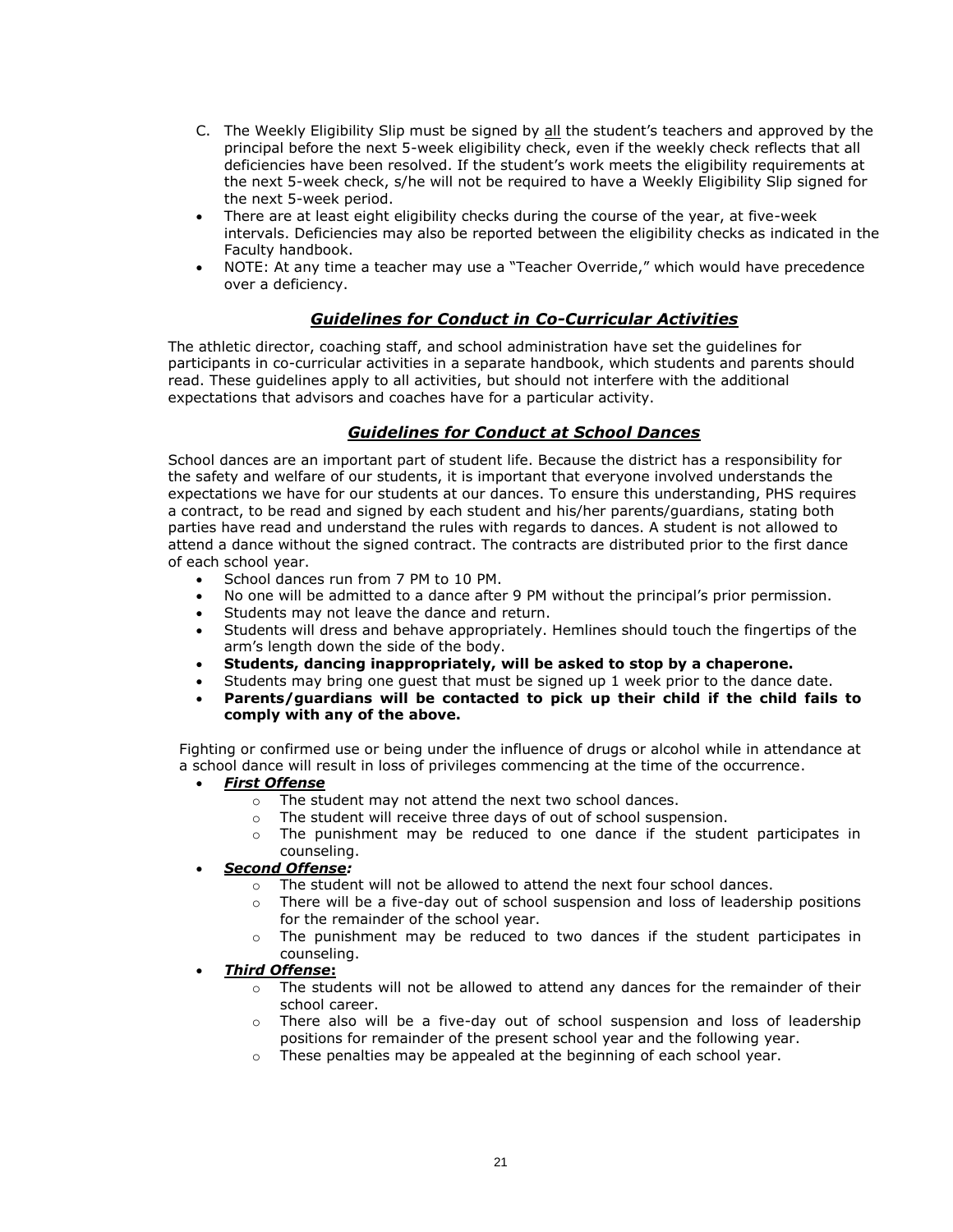# *Discipline: Procedures & Practices*

See also "Code of Conduct" at www.plattscsd.org

# *Alcohol, Illegal Drugs, Tobacco and Weapons*

Action will be taken as necessary to protect the safety and welfare of the students and to secure the educational environment within the school. Specifically:

- Students using tobacco products, drinking alcohol, or found to be under the influence, use or in possession of tobacco, alcohol or illegal drugs in the building or on school grounds may be suspended.
- If state or federal laws are broken, appropriate legal action will be taken.
- A student shall not bring nor have in her/his possession on school property at any time any firearm or weapon or any other gun, BB gun, pistol, revolver, shotgun, rifle, machine gun, disguised gun, dagger, dirk, razor, stiletto, switchblade knife, gravity knife, brass knuckles, sling shot, metal knuckle knife, box cutter, cane sword, electronic dart gun, Kung Fu star, electronic stun gun, pepper spray or other noxious spray, explosive or incendiary bomb, or other device, instrument, material or substance that can cause physical injury or death.

#### **Violation of this weapons policy may result in a mandatory one-year suspension from school according to federal law.**

#### *Suspendable Offenses*

Include but are not limited to the following insubordinate behaviors:

- Fighting
- Willful defacement or destruction of school property
- Any action deemed by the principal to be seriously disrespectful
- Inappropriate language
- Dress or behavior deemed by the principal to be morally objectionable
- Harassment of students or staff
- Use, or possession of alcohol, drugs or tobacco.

#### *Detentions*

Teachers may assign after-school detention, in their room, for up to two days without first referring the case to the principal; however the teacher must explain to the student and principal the reasons for the detention. The student will make appropriate parental notification before the detention is served.

#### **Teacher Assigned Detention 2:45 –3:20 PM in the teacher's classroom**

### **ISD 8:05 AM-2:40 PM (May be assigned by period.)** (ISD room)

(In-School Detention)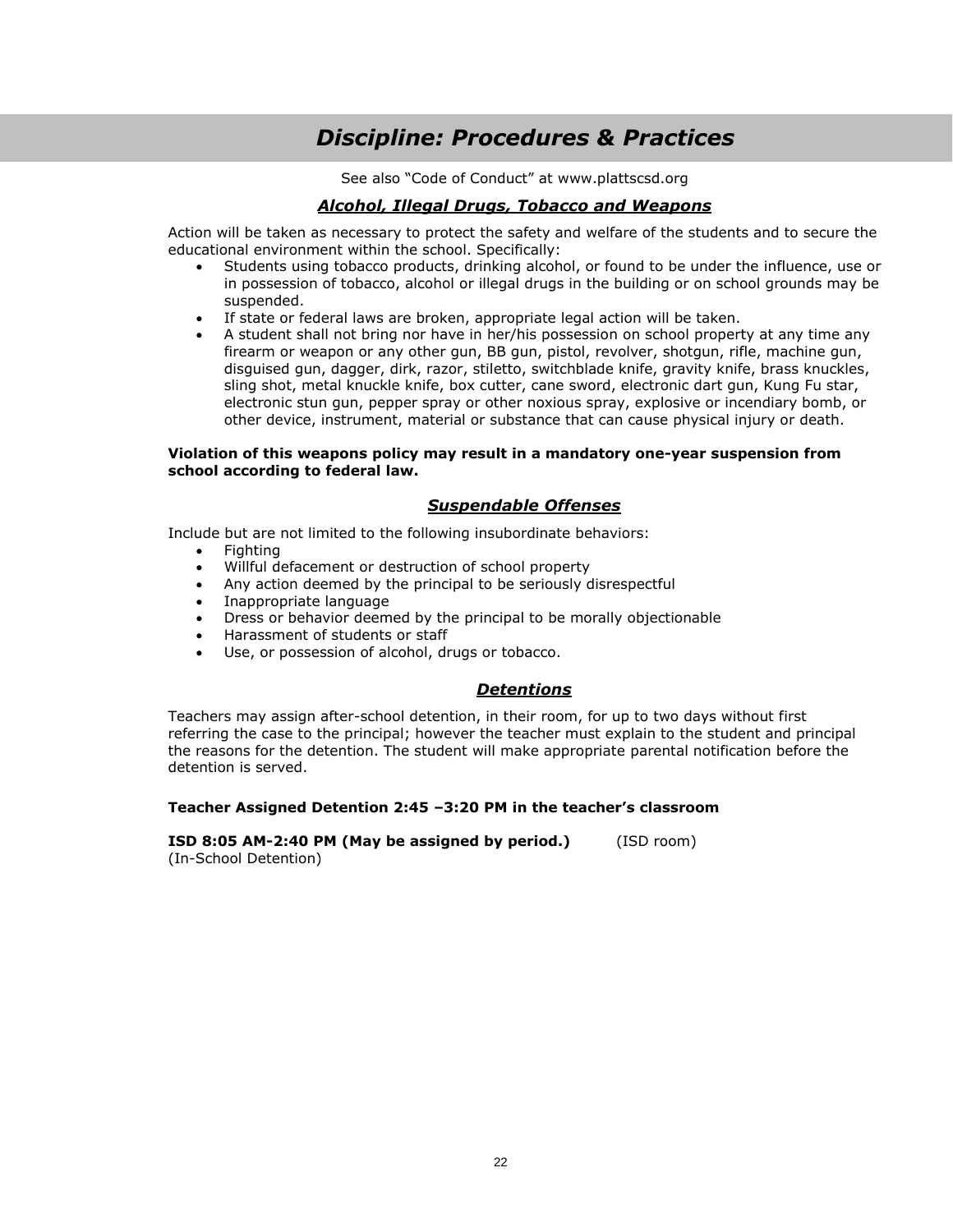# *Disciplinary Action Guidelines*

While individual teachers may have alternative discipline practices, the administrative standards for discipline fall on the table below.

| Level        | <b>Student Offense</b>                                                                                                                                                | <b>Preliminary</b><br><b>Faculty/Staff</b><br><b>Action</b>        | Preliminary<br><b>Administrative</b><br><b>Action</b>                                                          | <b>Possible</b><br><b>Subsequent</b><br><b>Administrative Action</b>                | <b>Ultimate</b><br><b>Administrative</b><br><b>Action</b>               |
|--------------|-----------------------------------------------------------------------------------------------------------------------------------------------------------------------|--------------------------------------------------------------------|----------------------------------------------------------------------------------------------------------------|-------------------------------------------------------------------------------------|-------------------------------------------------------------------------|
| 1            | Repeated tardiness to<br>class                                                                                                                                        | 1 Detention with the<br>faculty/staff<br>member;<br>Call to parent | 2 Administrative<br>Detentions                                                                                 | Parent-Guidance-<br>Administration<br>Conference;<br>4 Adm. Detentions              | Potential loss of<br>credit for the class.<br>See Attendance<br>Policy. |
| $\mathbf{z}$ | Poor school<br>citizenship;<br>Inappropriate<br>behavior in the halls:<br>Disrespectful<br>language and/or<br>behavior                                                | 1-3 Faculty/Staff<br>After School<br>Detentions;<br>Call to parent | Conference with<br>Administrator;<br>1-3 Adm. Detentions                                                       | Conference with<br>Administrator;<br>3-5 Adm. Detentions;<br>Suspension             | Conference with<br>Administrator;<br>Suspension                         |
| 3            | Truant from school or<br>class                                                                                                                                        | Referral to<br>administrator after<br>verifying attendance         | Conference with<br>Administrator;<br>3-5 Adm.<br><b>Detentions</b>                                             | 5-9 Adm. Detentions;<br>Guidance-Administrator<br>Conference, Behavior<br>Agreement | Superintendent<br>Conference                                            |
| 3            | Insubordination:<br>Stealing; Cheating;<br>Major Disruption;<br>Inappropriate<br>language/behavior<br>toward a student;<br>Leaving the building<br>without permission | Referral to<br>administrator                                       | Parent-Staff Member-<br>Administrator<br>Conference;<br>3-5 Adm. Detentions;<br>Suspension                     | Parent-Staff Member-<br>Guidance-Administrator<br>Conference; Suspension            | Superintendent<br>Hearing                                               |
| 4            | Fighting<br><b>Inappropriate</b><br>language/behavior<br>toward a faculty or<br>staff member                                                                          | Referral to<br>administrator                                       | Administrator<br>conference;<br><b>Parental</b><br>notification; Up to<br>5-day suspension                     | Administrator<br>conference;<br><b>Parental notification;</b><br>5-day suspension   | Superintendent<br>Hearing                                               |
| 4            | Possession/Use of<br>Tobacco products,<br>Alcohol, and other<br>illegal substances                                                                                    | Referral to<br>administrator                                       | Referral to student<br>assistance<br>counselor(s); Parent-<br>Administrator<br>conference;<br>3-day suspension | Parent-Administrator-<br>Superintendent<br>conference;<br>5-day suspension          | Superintendent<br>Hearing                                               |

# *Any illegal act may be reported to the proper authority!*

**PLEASE NOTE:** The administration reserves the right to alter any disciplinary action based upon individual circumstances.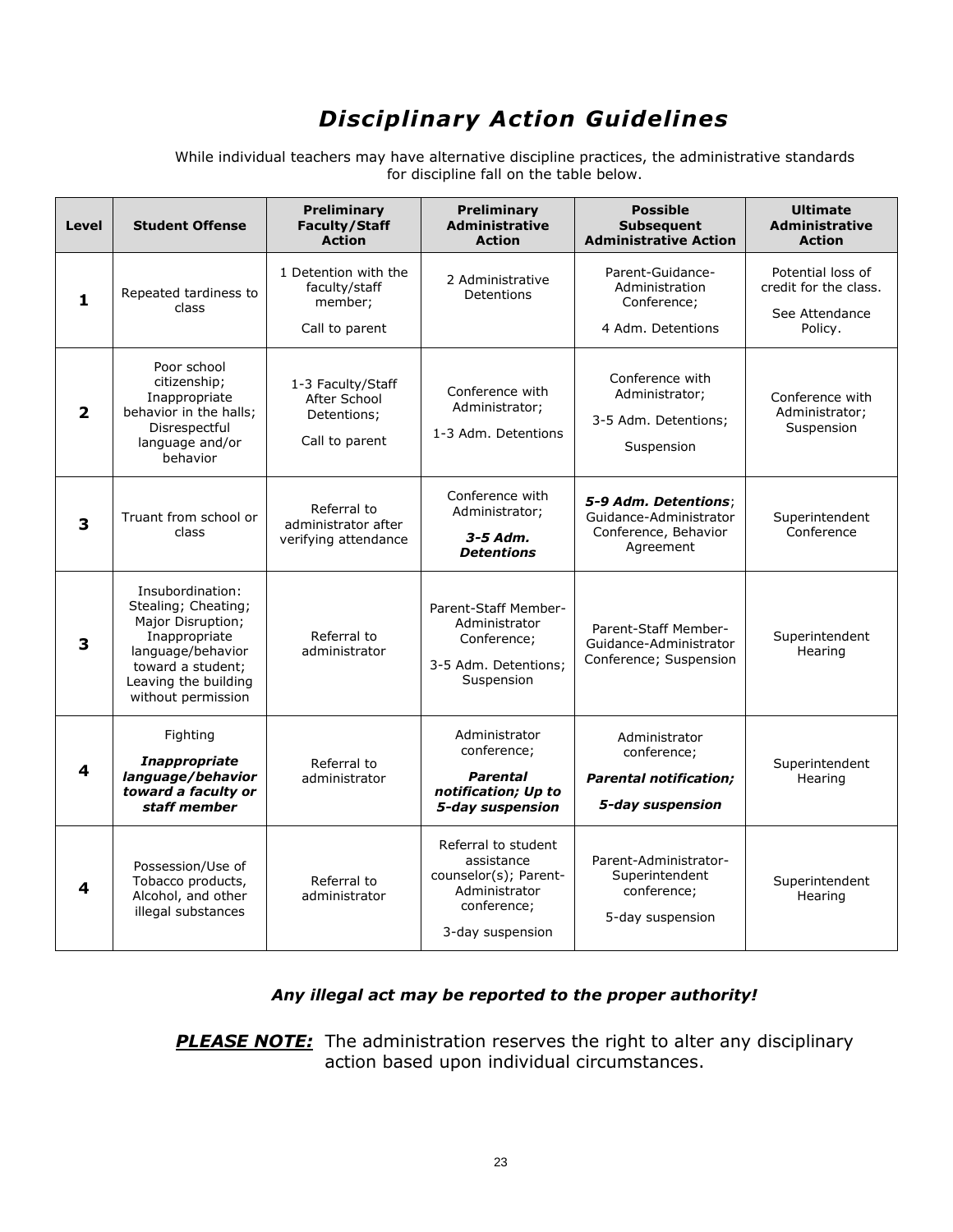# *Other Information*

#### *Health Services*

PHS provides Health Services for all of its students. The health program mandates the following services:

- Physicals for all students in Grade 10, new entrants, special need students, and participants in interscholastic athletic programs.
- Screening of all 10<sup>th</sup> grade students for vision, hearing, height and weight
- Screening of students in Grades 9 for scoliosis.
- Maintenance of cumulative Health Records for all students.
- Home visitations and student-parent counseling.
- Health and safety policy and practices.
- First aid referrals for medical treatment.
- Supervision of medications in school.
- Health resources for classroom teachers and students.
- Furthermore, New York State Public Health Law requires all students in attendance be adequately immunized against the following:
	- 1. Poliomyelitis (Oral/Sabin): 3 doses
	- 2. Diphtheria/Tetanus (Triple vaccine DPT, DT): 3 doses
	- 3. Measles (Rubeola): 2 doses after one year of age.
	- 4. German Measles (Rubella): 1 dose after one year of age up to puberty
	- 5. Mumps: 1 dose after one year of age.
	- 6. Hepatitis B: 3 doses

Failure to verify the above immunizations and/or diseases will prohibit a student's entry or continued enrollment at PHS.

#### *Insurance*

In order to provide proper insurance coverage for an injury received during participation in physical education classes, intramurals and/or interscholastic activities, students must report any injury to the coach or teacher in charge immediately and see the school nurse as soon as possible. **The school must have an accident report on file for all such injuries, no matter how minor.**

This is your responsibility and we ask your cooperation in following through. If you need to see a doctor or are treated at the hospital, see the administrative assistant in the athletic director's office for a claim form. Furthermore, if you see a doctor as a result of an injury sustained at school, you cannot participate in any practice or physical education classes until your doctor releases you, in writing. If you do not see a doctor, your parent/guardian must sign a release, which must be handed to the nurse or the administrative assistant in the athletic director's office.

#### *Working Cards*

Any student ages 14-17 enrolled at PHS may apply for a working permit. The completed forms, signed by a parent/guardian, must be accompanied by a copy of the student's birth certificate, social security card and physical fitness form. For more information or to receive your forms, please stop by the main office.

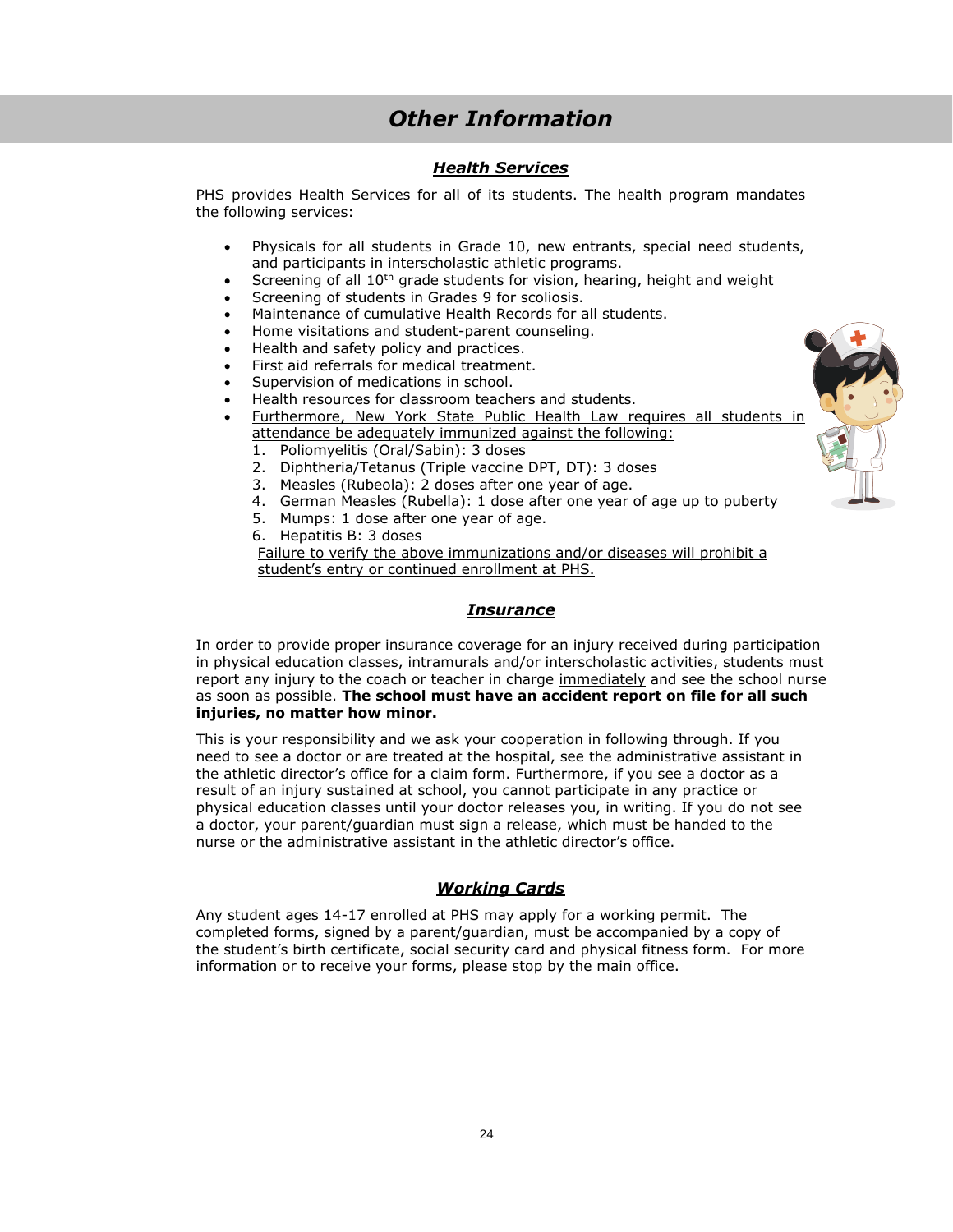#### *Student Accident Insurance*

The Plattsburgh City School District provides for a SUPPLEMENTAL accident insurance policy for all students. Primary responsibly for all medical costs rests with the parent/guardian. Benefits are only payable after all other forms of your medical insurance have been used. District insurance is in excess of your own health/accident insurance or your employer's. If you have no health insurance, you continue to be fully responsible for paying the medical bills of your dependent(s). The District's actual dollar amount of medical cost payout to you is limited and will, likely, not cover your medical costs. This is a limited partial coverage plan. The parent remains responsible for paying all medical bills. The insurance covers all students (Pre-K-12) injured while participating in a school sponsored activity. Horseplay and self-inflicted injuries are specifically excluded from coverage as well as any injuries incurred on route to and from the school. The specific benefits that are payable are determined by the maximum amounts listed in the insurance policy for each type of injury and medical service.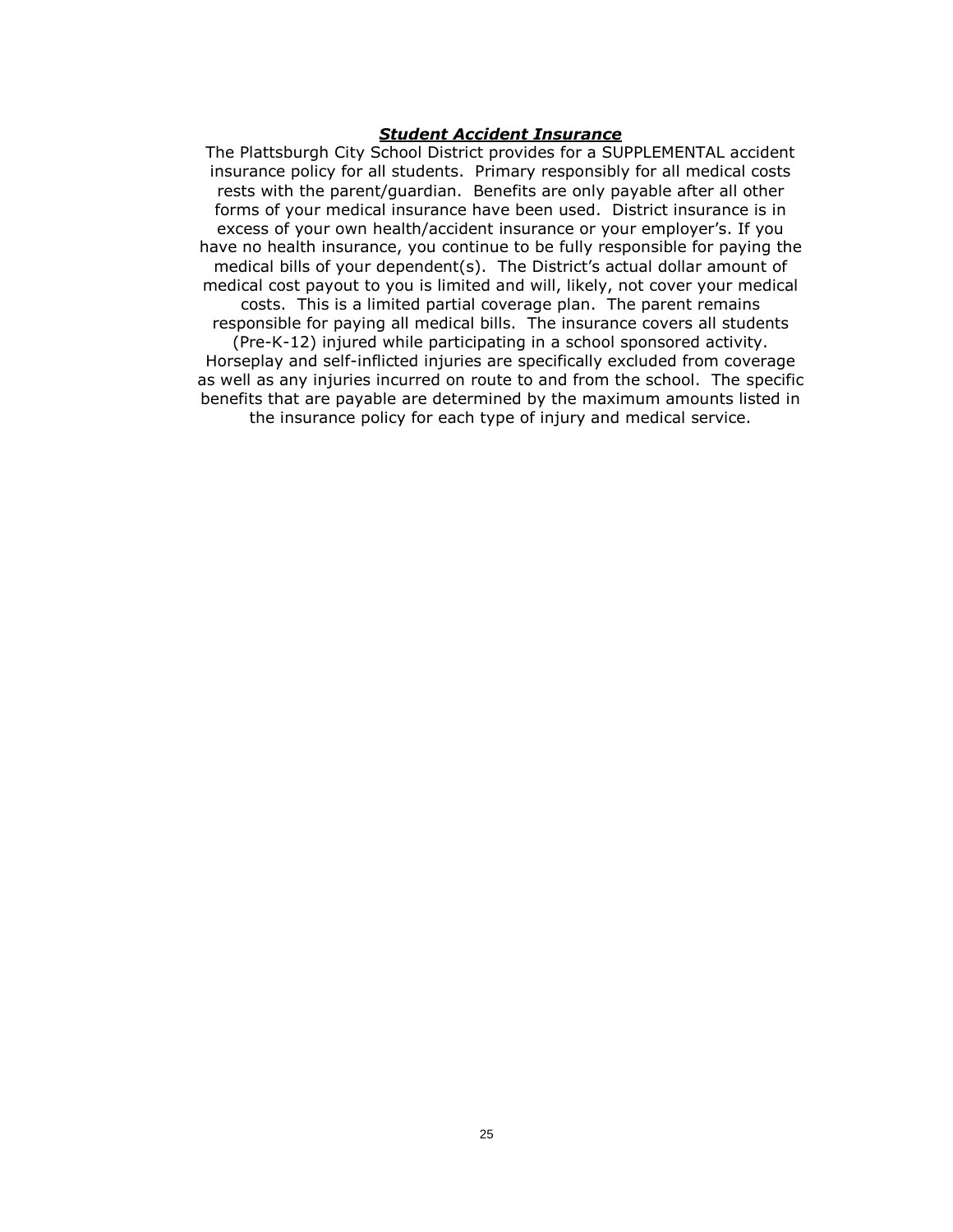